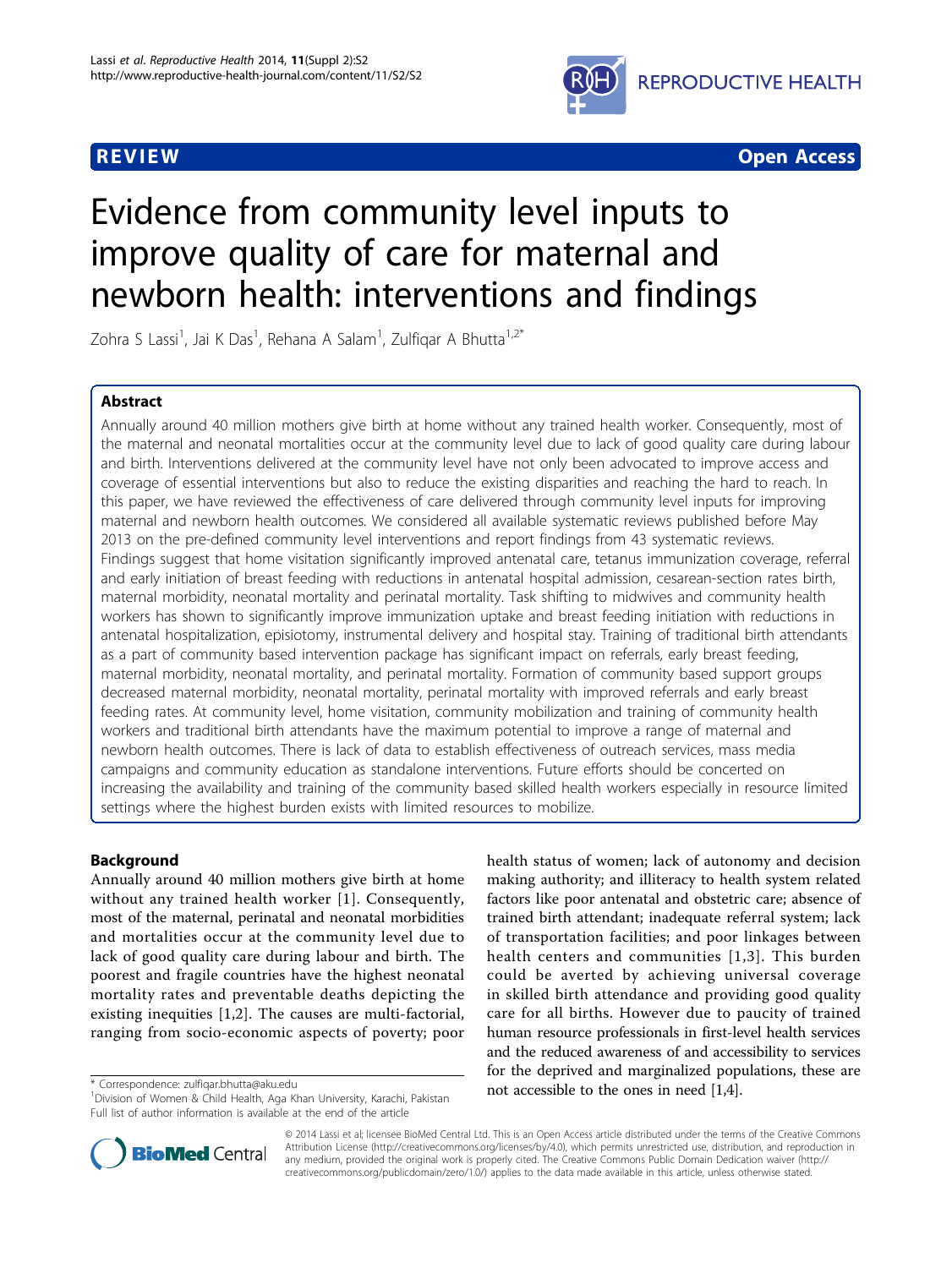Community based delivery is now widely recognized as an important strategy to deliver key maternal and child survival interventions [[5-10](#page-17-0)]. It has been instrumental in scaling up coverage of certain interventions, such as immunization, oral rehydration therapy for diarrhea, tuberculosis treatment and family planning initiatives. Interventions delivered at the community level have not only been advocated to improve access and coverage of essential interventions but also to reduce the existing disparities and reaching the hard to reach. Inputs at the community level involve programs based on training and consequent task shifting from healthcare personnel to mid-level health care personnel or lay individuals for local implementation at home, village or any defined community group. They focus on resources such as local knowledge, volunteers' time, community confidence and trust as channels for delivery. Community platforms can be used to deliver a full spectrum of promotive, preventive, and curative interventions including provision of basic antenatal (ANC), natal and postnatal care (PNC); preventive essential newborn care; breastfeeding counseling; management and referral of sick newborns; skills development in behavior change communication; and community mobilization strategies to promote birth and newborn care preparedness. These programs do not substitute for a formal health system, but provide a channel to reach far flung areas with knowledge, commodities and skills, thus attempting to reduce existing inequities in healthcare access and utilization. In this paper, we have reviewed the effectiveness of care delivered through community level inputs for improving maternal newborn health (MNH) outcomes. For this review, we have broadly categorized these interventions into four categories: outreach services (including home visitation and referrals); task shifting; training; and formation of support groups for community mobilization.

# Community level characteristics

# Outreach services and home visitation

Home-based strategies to support optimal maternal and neonatal care practices have emerged in the last decade to complement facility-based care and promote universal access to and utilization of health services with a specific focus on low- and middle- income countries (LMICs). These services mainly include ANC, skilled birth attendance and early PNC. Such programs involve standardized or individualized interventions for additional support provided during home visits, regular ANC visits, and/or by telephone throughout pregnancy by multidisciplinary teams of health professionals and trained lay workers. The major benefit of these programs is that the service is brought to the remote population in their own homes and allow care providers to deliver a more tailored health care service.

# Task shifting

Task shifting for human resource management involves substituting specialized personnel with healthcare workers that are lesser trained but can perform some aspects of their tasks. A range of both skilled and semi-skilled health workers can play a major role in MNH service delivery. Community health workers (CHW) and traditional birth attendants (TBA) are considered semi-skilled workers, while mid-level health workers (MLHW) such as nurses, midwives, associate clinicians, medical assistants and nurse auxiliaries are skilled workers certified for their work. Health service delivery through these skilled and semi-skilled healthcare workers has been practiced in both high-income countries (HIC) and LMIC all over the world for the past several decades. Evidence suggests that they can contribute significantly in improving health of the populations. More recently, due to the growing human resource crisis especially in LMICs, task shifting has reemerged for extending services to hard-to-reach groups by substituting health professionals for a range of tasks [[11-14](#page-17-0)]. Countries in south Asia and Africa have made a particular effort in recent years to reduce maternal and neonatal mortality and morbidity through deploying CHW [\[15,16](#page-17-0)]. The role of midwives and TBA in delivering MNH services has also received growing attention in the last few years, and a number of publications have described their role and documented the effects of such programs [[17](#page-17-0),[18](#page-17-0)]. However, less attention has been given to assess the effectiveness of MLHW in delivering and improving health care delivery [\[19\]](#page-17-0).

#### Human resource training

Globally there is a growing shortage of 7.2 million healthcare workers and around 90% of all maternal deaths and 80% of still births occur in countries that lack trained healthcare workforce [[20\]](#page-17-0). Although skillsmix imbalances persist, advanced practitioners, midwives, nurses and auxiliaries are still insufficiently used in many settings. Many LMIC are increasingly facing difficulties in producing, recruiting and retaining health professionals as they tend to migrate to wealthier countries due to low salaries, poor working conditions, lack of supervision, low morale and motivation and lack of infrastructure [[9](#page-17-0),[21,22\]](#page-17-0). To overcome the failure of providing birthing women with skilled attendance, poor countries are now investing on training MLHW to at least provide them with some sort of assistance instead of none at all. In countries like Malawi, Bangladesh, Pakistan and Guatemala, training and close supervision of TBA have been evaluated to improve MNH outcomes and have shown some potential in reducing harmful practices during delivery and childbirth and improving MNH outcomes [[23,24](#page-17-0)]. These training courses include short and structured approach to equip lay workers with lifesaving tools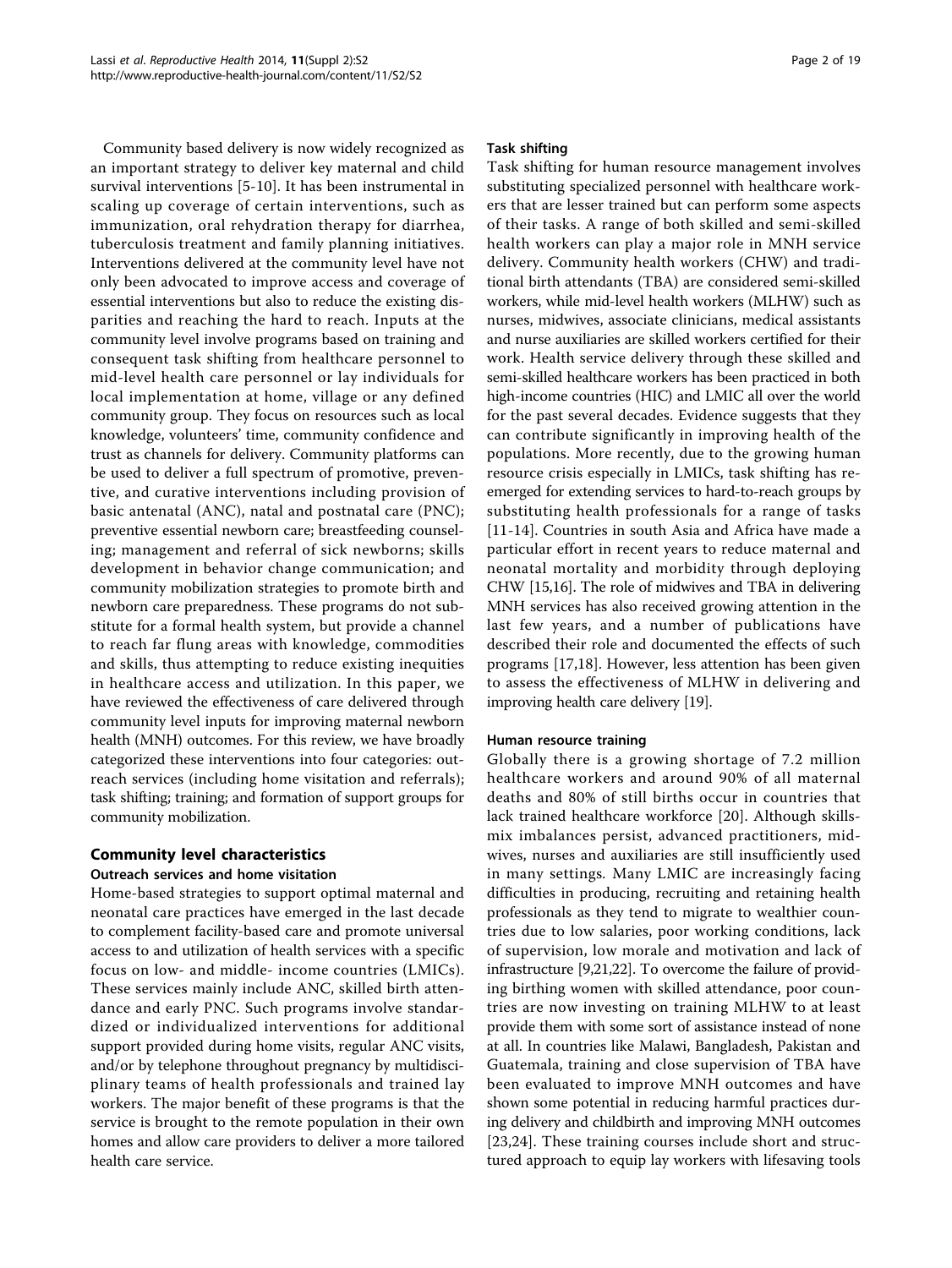like Newborn Life Support (NLS), Neonatal Resuscitation Program (NRP) and Essential Newborn Care (ENC) but might vary in origin, scope and target audience. Besides additional training of outreach workers, human resource training also includes conferences, lectures, workshops, group education, seminars and symposia.

### Community mobilization and support groups

Soon after the Alma-Ata Declaration, it was recognized that community participation was important for the provision of local health services and for delivering interventions at the community level. Since then, it has been advocated to build its links with improving MNH [[25](#page-17-0)]. Community support groups and women's groups are now increasingly becoming a core component of community service package comprising of community representatives for health promotion. The objective is to enable the community to provide support to pregnant women and families throughout pregnancy and delivery. Communities are encouraged to identify key barriers to care and select the most appropriate interventions for their situation. Community mobilization also helps educate about available services, identification of danger signs during pregnancy, and the importance of seeking care from skilled healthcare worker during obstetric and newborn emergencies. A range of promotive messages, quality care and scale up coverage for MNH can be delivered through community workers and women's groups [\[26\]](#page-17-0).

In this review, we aim to systematically review and summarize the available evidence from relevant systematic reviews on the impact of the outlined community level inputs Figure 1). to improve the quality of care for women and newborns.

# Methods

We considered all available systematic reviews published before May 2013 on the pre-defined community level interventions as outlined in our conceptual framework [[27](#page-17-0)]. A separate search strategy was developed for each component using broad keywords, medical subject heading (MeSH), and free text terms: [(Community OR home OR "home visit\*" OR outreach OR "task shift\*" OR

| Outreach and home visitation services: Standardized or individualized programs for additional support<br>provided during home visits, regular antenatal visits, and/or by telephone throughout pregnancy.                                                                                                         |
|-------------------------------------------------------------------------------------------------------------------------------------------------------------------------------------------------------------------------------------------------------------------------------------------------------------------|
| Task shifting for human resource management: Utilization of healthcare workers including nurses.<br>midwives, technicians, or other lay health workers that are lesser trained than specialized personnel but<br>can substitute for them or perform some aspects of their tasks.                                  |
| Human resource training: Additional training of outreach workers including community midwives and<br>CHW to equip them with maternal and newborn lifesaving tools. It also includes clinical practice guideline<br>implementation, in-service trainings, conferences, lectures, workshops, seminars and symposia. |
| Community mobilization: Formation of community support groups or committees comprising of<br>community representatives for health promotion                                                                                                                                                                       |

"human resource" OR "in-service" OR training OR mobilization OR "support group\*"OR "women's group" OR "health worker\*" OR "community health aides" OR "primary health care" OR "community health worker\*" OR "lay health worker\*" OR "mid-level health worker\*" OR "community based interventions") AND (health OR maternal OR mother OR child OR newborn OR neonat\*)]

Our priority was to select existing systematic reviews of randomized or non-randomized controlled trials, which fully or partly address the a priori defined community delivered interventions for improving quality of care for MNH. We excluded reviews on home visits for prevention or screening for child abuse, maltreatment and childhood injury prevention as these were not included in the scope of our review. Search was conducted in the Cochrane library and PubMed and reviews that met the inclusion criteria were selected and data was abstracted by two authors on a standardized abstraction sheet. Quality assessment of the included reviews was done using Assessment of Multiple Systematic Reviews (AMSTAR) criteria [[28](#page-17-0)] as detailed in paper 1 [[27](#page-17-0)]. Any disagreement between the primary abstractors was resolved by the third author. For the pre-identified interventions, which did not specifically report MNH outcomes, we have reported the impacts on other health outcomes reported by the review authors. Estimates are reported as relative risks (RR), odds ratios (OR), risk differences (RD) or mean differences (MD) with 95% confidence intervals (CI) where available. For detailed methodology please refer to paper 1 of the series [\[27\]](#page-17-0).

# Findings

Our search yielded 310 potentially relevant review titles. Further screening of abstracts and full texts resulted in the inclusion of 43 eligible reviews: 17 for outreach services (home visitation and referrals), 6 for task shifting, 18 for human resource training and 2 for community mobilization (Figure [2](#page-3-0)). The overall quality of the reviews ranged from 3 to 11 with a median of 9 on the AMSTAR criteria.

#### Outreach Services

We included 16 [[29-](#page-17-0)[44](#page-18-0)] reviews and 1 [[45\]](#page-18-0) overview of reviews pertaining to outreach and home visitation services with the median quality score of 7 on AMSTAR criteria. All reviews except one [\[33](#page-17-0)] reported MNH specific outcomes. The most commonly reported outcomes included maternal, newborn morbidity and mortality, immunization rates, breast feeding, referral, ANC and PNC utilization. Meta-analysis was conducted in six of the reviews. Reviews evaluating the impact of structured nurse- or midwife-based home visitation programs were from HIC while those focusing on service delivery through CHW were from LMIC. Table [1](#page-3-0) summarizes Figure 1 Components of community level interventions the characteristics of the included reviews.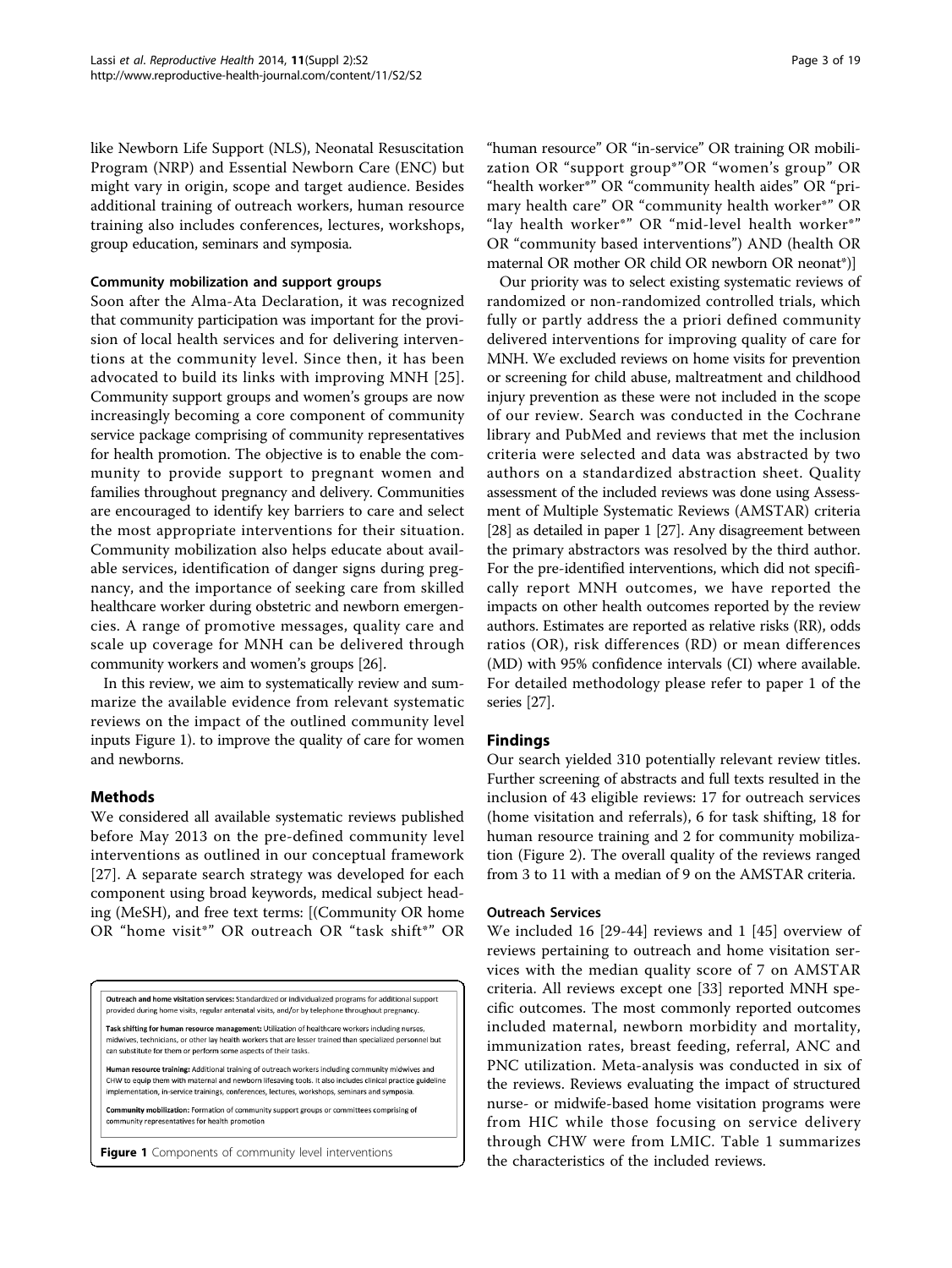<span id="page-3-0"></span>

# Table 1 Characteristics of the included reviews for outreach services, home visitation and referrals

| <b>Reviews</b><br>$(n=16)$               | Description of included<br><b>interventions</b>                                                                                                                                                                                                                                                                                            | Type of<br>studies<br>included (no)                    | <b>Targeted health</b><br>care providers                                              | Outcome reported  |                                                                                                                                                                                                                           | Pooled<br>data<br>(Y/N) | <b>Results</b>                                           |
|------------------------------------------|--------------------------------------------------------------------------------------------------------------------------------------------------------------------------------------------------------------------------------------------------------------------------------------------------------------------------------------------|--------------------------------------------------------|---------------------------------------------------------------------------------------|-------------------|---------------------------------------------------------------------------------------------------------------------------------------------------------------------------------------------------------------------------|-------------------------|----------------------------------------------------------|
|                                          |                                                                                                                                                                                                                                                                                                                                            |                                                        |                                                                                       | Other<br>outcomes | <b>MNCH</b> specific<br>outcomes                                                                                                                                                                                          |                         |                                                          |
| Blondel 1995<br>$[29]$                   | Two different types of<br>home visits during<br>pregnancy: (1) those<br>offering social support to<br>high-risk women; and (2)<br>those providing medical<br>care to women with<br>complications.                                                                                                                                          | <b>RCT's: 08</b>                                       | Nurses, family<br>workers,<br>midwives in HIC                                         |                   | Preterm delivery                                                                                                                                                                                                          | Yes                     | $1.0(0.8-1.1)$                                           |
|                                          |                                                                                                                                                                                                                                                                                                                                            |                                                        |                                                                                       |                   | Hospital admission<br>with complications                                                                                                                                                                                  |                         | $0.9(0.7-1.2)$                                           |
| <b>Bull 2004</b><br>(Overview)<br>$[45]$ | Home visiting is not a<br>single or uniform<br>intervention $-$ it is a<br>mechanism for the delivery<br>of a variety of interventions<br>directed at different<br>outcomes. They may<br>provide parent training/<br>education, pyscho-social<br>support to parents, infant<br>stimulation, and infant and<br>maternal health surveillance | Reviews: 09                                            | Nurses, midwives<br>or lay people<br>within different<br>professional<br>bases in HIC |                   | Pregnancy<br>outcome                                                                                                                                                                                                      | <b>No</b>               | No impact                                                |
|                                          |                                                                                                                                                                                                                                                                                                                                            |                                                        |                                                                                       |                   | Immunization rate                                                                                                                                                                                                         |                         | No impact                                                |
|                                          |                                                                                                                                                                                                                                                                                                                                            |                                                        |                                                                                       |                   | Hospital admission                                                                                                                                                                                                        |                         | No impact                                                |
|                                          |                                                                                                                                                                                                                                                                                                                                            |                                                        |                                                                                       |                   | Child injury                                                                                                                                                                                                              |                         | Positive impact                                          |
|                                          |                                                                                                                                                                                                                                                                                                                                            |                                                        |                                                                                       |                   | Post natal<br>depression                                                                                                                                                                                                  |                         | Positive impact                                          |
| Ciliska 2001<br>$[30]$                   | Public health nursing<br>interventions when carried<br>out by the strategy of<br>home visiting of clients in<br>the pre- and postnatal<br>period                                                                                                                                                                                           | 20 studies<br>RCT's: 8<br>CCT: 3 analytic<br>cohort: 1 | Nurses or<br>midwives in HIC                                                          |                   | Children's mental<br>development.<br>mental health and<br>physical growth,<br>mother's<br>depression,<br>maternal<br>employment,<br>education, nutrition<br>and other health<br>habits, and<br>government cost<br>saving. | <b>No</b>               | No negative impacts<br>reported in 12 strong<br>articles |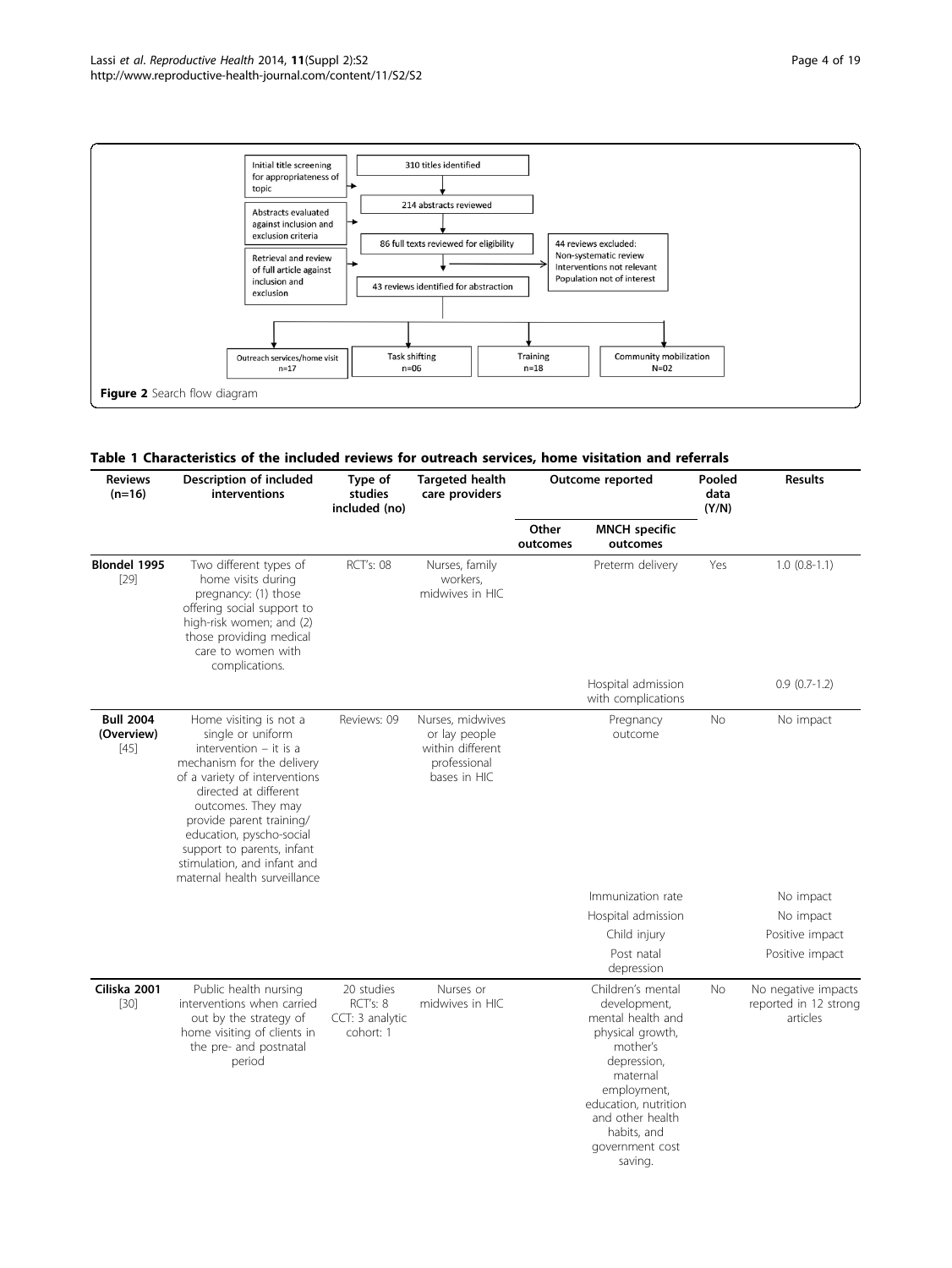|                             |                                                                                                                                                                                                                                                                                    |                                                    |                                                           |                                         |                                                         |     | Children mental and<br>physical health<br>improved                               |
|-----------------------------|------------------------------------------------------------------------------------------------------------------------------------------------------------------------------------------------------------------------------------------------------------------------------------|----------------------------------------------------|-----------------------------------------------------------|-----------------------------------------|---------------------------------------------------------|-----|----------------------------------------------------------------------------------|
|                             |                                                                                                                                                                                                                                                                                    |                                                    |                                                           |                                         |                                                         |     | No impacts on LBW,<br>gestational age and<br>neonatal morbidity<br>and mortality |
| <b>Elkan 2000</b><br>$[31]$ | Home visiting program<br>with at least one postnatal<br>visit                                                                                                                                                                                                                      | 102 papers<br>with 86 home<br>visiting<br>programs | Nurses or<br>midwives in HIC                              |                                         | Mental<br>development score                             | Yes | $0.17(0.06 - 0.28)$                                                              |
|                             |                                                                                                                                                                                                                                                                                    |                                                    |                                                           |                                         | Motor<br>development score                              |     | $0.17(-0.03-0.38)$                                                               |
|                             |                                                                                                                                                                                                                                                                                    |                                                    |                                                           |                                         | IQ                                                      |     | 0.32 (0.146-0.48)                                                                |
|                             |                                                                                                                                                                                                                                                                                    |                                                    |                                                           |                                         | Weight                                                  |     | $0.04 (-0.17 - 2.46)$                                                            |
|                             |                                                                                                                                                                                                                                                                                    |                                                    |                                                           |                                         | Height                                                  |     | $0.04$ ( $-0.17-2.5$ )                                                           |
|                             |                                                                                                                                                                                                                                                                                    |                                                    |                                                           |                                         | Immunization rate                                       |     | 1.40 (1.16-1.68)                                                                 |
|                             |                                                                                                                                                                                                                                                                                    |                                                    |                                                           |                                         | Use of acute care                                       |     | 0.73 (0.55-0.98)                                                                 |
|                             |                                                                                                                                                                                                                                                                                    |                                                    |                                                           |                                         | Hospital stay                                           |     | 1.63 (1.18-2.24)                                                                 |
|                             |                                                                                                                                                                                                                                                                                    |                                                    |                                                           |                                         | ER                                                      |     | $0.77$ $(0.58 - 1.03)$                                                           |
| Gogia 2010<br>$[32]$        | Implementation by<br>community health workers<br>of safe delivery practices at<br>home and proper care of<br>the neonate immediately<br>after birth, such as keeping<br>the baby warm, providing<br>neonatal resuscitation (if<br>required) and initiating<br>breastfeeding early. | <b>RCT: 05</b>                                     | CHW in LIC                                                |                                         | ANC visit $>1$                                          | Yes | 1.33 (1.20-1.47)                                                                 |
|                             |                                                                                                                                                                                                                                                                                    |                                                    |                                                           |                                         | Tetanus Toxoid (2<br>doses)                             |     | $1.11(1.04-1.18)$                                                                |
|                             |                                                                                                                                                                                                                                                                                    |                                                    |                                                           |                                         | Skilled care at birth<br>Breastfeeding<br>within 1 hour |     | $1.54$ (0.81 - 2.93)<br>3.35 (1.31-8.59)                                         |
|                             |                                                                                                                                                                                                                                                                                    |                                                    |                                                           |                                         | Clean cord care                                         |     | 1.70 (1.39-2.07)                                                                 |
|                             |                                                                                                                                                                                                                                                                                    |                                                    |                                                           |                                         | Delayed bathing                                         |     | 4.63 (2.29-9.37)                                                                 |
|                             |                                                                                                                                                                                                                                                                                    |                                                    |                                                           |                                         | Neonatal mortality                                      |     | $0.62$ (0.44-0.87)                                                               |
|                             |                                                                                                                                                                                                                                                                                    |                                                    |                                                           |                                         | Infant mortality                                        |     | $0.41$ $(0.30 - 0.57)$                                                           |
|                             |                                                                                                                                                                                                                                                                                    |                                                    |                                                           |                                         | Neonatal cause-<br>specific mortality<br>due to:        |     |                                                                                  |
|                             |                                                                                                                                                                                                                                                                                    |                                                    |                                                           |                                         | Sepsis                                                  |     | 89.8% (78.6–101.0)                                                               |
|                             |                                                                                                                                                                                                                                                                                    |                                                    |                                                           |                                         | Asphyxia                                                |     | 53.3% (23.8–82.8)                                                                |
|                             |                                                                                                                                                                                                                                                                                    |                                                    |                                                           |                                         | Prematurity                                             |     | 38% (4.3-71.6)                                                                   |
|                             |                                                                                                                                                                                                                                                                                    |                                                    |                                                           |                                         | Hypothermia                                             |     | 100% (one-sided 95%<br>CI not stated)                                            |
| Gruen 2003<br>$[33]$        | Specialist outreach clinics:<br>defined as planned and<br>regular visits by specialist-<br>trained medical<br>practitioners from a usual<br>practice location (hospital<br>or specialist center) to<br>primary care or rural<br>hospital settings.                                 | <b>RCT: 05</b><br>CBA: 02<br><b>ITS: 02</b>        | Primary<br>healthcare<br>practitioners and<br>specialists | Adherence<br>to<br>treatment            |                                                         | Yes | $0.63$ $(0.52 - 0.77)$                                                           |
|                             |                                                                                                                                                                                                                                                                                    |                                                    |                                                           | Patient and<br>provider<br>satisfaction |                                                         |     | $0.43$ $(0.29 - 0.62)$                                                           |

# Table 1 Characteristics of the included reviews for outreach services, home visitation and referrals (Continued)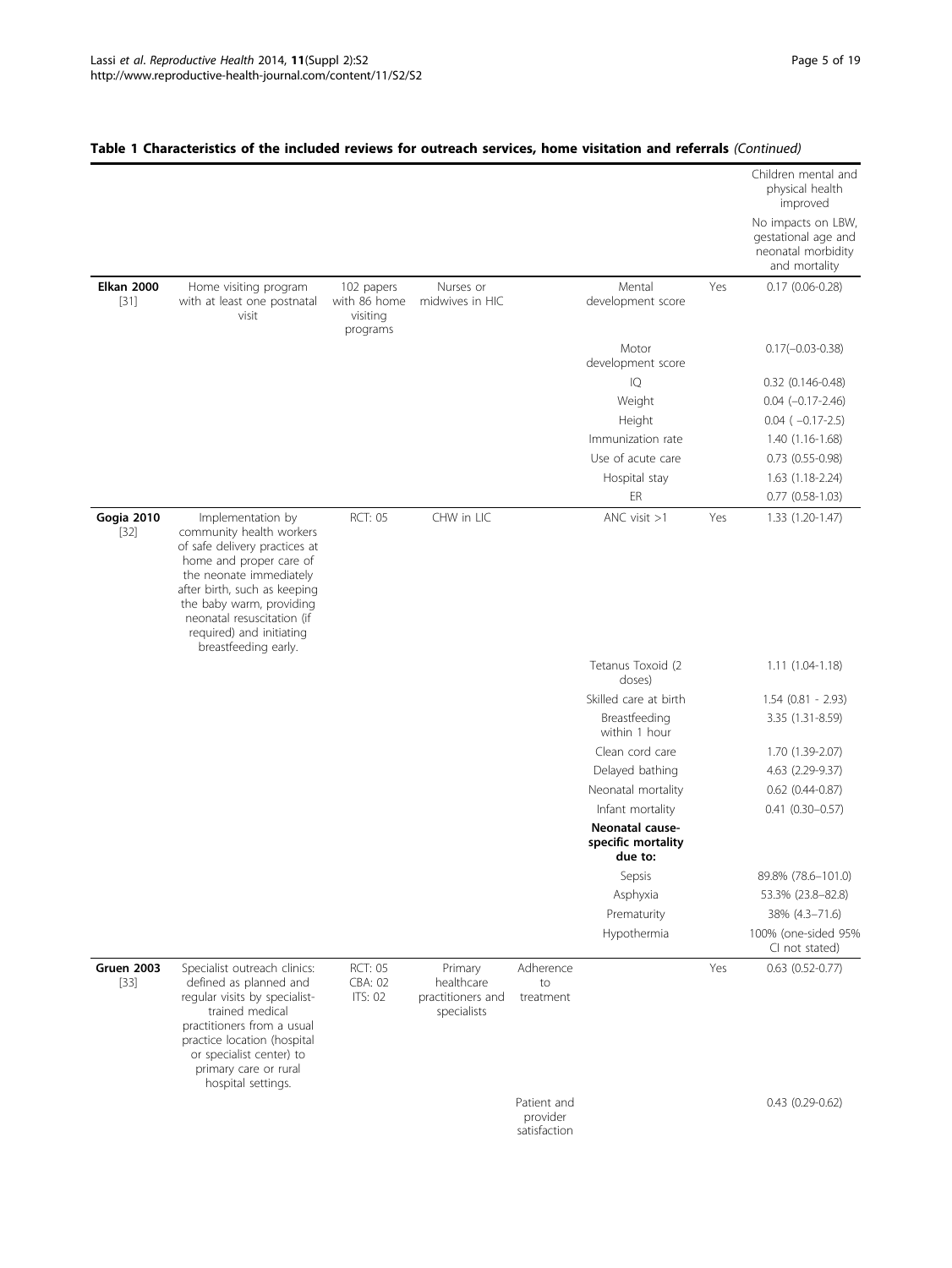|                             |                                                                                                                                                                                                                                                                               |                                                                                                                                                        |                                                                                                                                                        | Use of<br>service                                    |           | $0.14(0.05 - 0.32)$                              |
|-----------------------------|-------------------------------------------------------------------------------------------------------------------------------------------------------------------------------------------------------------------------------------------------------------------------------|--------------------------------------------------------------------------------------------------------------------------------------------------------|--------------------------------------------------------------------------------------------------------------------------------------------------------|------------------------------------------------------|-----------|--------------------------------------------------|
| Hodnett<br>2000 [34]        | Standardized or<br>individualized programs of<br>additional social support<br>provided in either home<br>visits, during regular<br>antenatal clinic visits, and/<br>or by telephone on several<br>occasions during<br>pregnancy.                                              | <b>RCT: 17</b>                                                                                                                                         | Multidisciplinary<br>teams of health<br>professionals<br>specially trained<br>lay workers, or<br>combination of<br>lay and<br>professional<br>workers. | Caesarean birth                                      |           | $0.87$ (0.78-0.97)                               |
|                             |                                                                                                                                                                                                                                                                               |                                                                                                                                                        |                                                                                                                                                        | Gestational age less<br>than 37 weeks at<br>birth    |           | $0.92$ $(0.83 - 1.01)$                           |
|                             |                                                                                                                                                                                                                                                                               |                                                                                                                                                        |                                                                                                                                                        | Birth weight less<br>than 2500 gm                    |           | $0.92$ $(0.83 - 1.03)$                           |
|                             |                                                                                                                                                                                                                                                                               |                                                                                                                                                        |                                                                                                                                                        | Stillbirth/neonatal<br>death                         |           | $0.96$ $(0.74-1.26)$                             |
|                             |                                                                                                                                                                                                                                                                               |                                                                                                                                                        |                                                                                                                                                        | Antenatal hospital<br>admission                      |           | 0.79 (0.68-0.92)                                 |
|                             |                                                                                                                                                                                                                                                                               |                                                                                                                                                        |                                                                                                                                                        | Postnatal re-<br>hospitalization                     |           | $1.60(0.80-3.21)$                                |
|                             |                                                                                                                                                                                                                                                                               |                                                                                                                                                        |                                                                                                                                                        | Antenatal<br>depression                              |           | $0.77$ $(0.50, 1.19)$                            |
|                             |                                                                                                                                                                                                                                                                               |                                                                                                                                                        |                                                                                                                                                        | Postnatal<br>depression                              |           | $0.85(0.69-1.05)$                                |
|                             |                                                                                                                                                                                                                                                                               |                                                                                                                                                        |                                                                                                                                                        | Less than highly<br>satisfied with<br>antenatal care |           | $1.13$ (0.76, 1.67)                              |
| Hussein 2012<br>$[35]$      | Interventions included<br>aimed to overcome delays<br>in reaching the appropriate<br>facility, which improved<br>emergency referrals<br>antenatally, during labour,<br>or up to 42 d after delivery.                                                                          | Total: 19<br>RCT: 04,<br>controlled<br>before after:<br>05, Cohort: 05                                                                                 | Community<br>groups and TBA                                                                                                                            | Neonatal mortality                                   | No        | $0.48$ $(0.34 - 0.68)$                           |
|                             |                                                                                                                                                                                                                                                                               |                                                                                                                                                        |                                                                                                                                                        | Stillbirths                                          |           | $0.56$ $(0.32 - 0.96)$                           |
| Hussein 2012<br>$[36]$      | Refer pregnant and post-<br>partum women suffering<br>from an emergency<br>obstetric complication or<br>from home to basic-level<br>health facilities (health<br>centres) and from health<br>centre to hospital (but not<br>referral between hospitals)<br>in LMIC            | Total: 19<br>RCT: 04,<br>controlled<br>before after:<br>05, Cohort: 05                                                                                 | Community<br>groups and TBA                                                                                                                            | Neonatal mortality                                   | No        | $0.48$ $(0.34 - 0.68)$                           |
|                             |                                                                                                                                                                                                                                                                               |                                                                                                                                                        |                                                                                                                                                        | Stillbirths                                          |           | $0.56$ $(0.32 - 0.96)$                           |
| <b>Issel 2011</b><br>$[37]$ | Prenatal home visiting was<br>defined as a nonmedical<br>program or service focused<br>on facilitating utilization of<br>health or social services,<br>provided in the home to<br>pregnant women who<br>were at high medical or<br>social risk for adverse birth<br>outcomes. | Total: 28<br>RCT: 14,<br>descriptive: 2,<br>retro cohort:<br>07, prospect<br>cohort: 02,<br>matched CC:<br>01, ecological :<br>01, static<br>group: 01 | Home visiting<br>personnel not<br>defined                                                                                                              | PNC utilization                                      | <b>No</b> | 5/5 studies found<br>significant<br>improvement  |
|                             |                                                                                                                                                                                                                                                                               |                                                                                                                                                        |                                                                                                                                                        | Gestational age                                      |           | $5/24$ found a<br>significant positive<br>effect |
|                             |                                                                                                                                                                                                                                                                               |                                                                                                                                                        |                                                                                                                                                        | Birth weight                                         |           | 7/17 found a<br>significant positive<br>effect   |

# Table 1 Characteristics of the included reviews for outreach services, home visitation and referrals (Continued)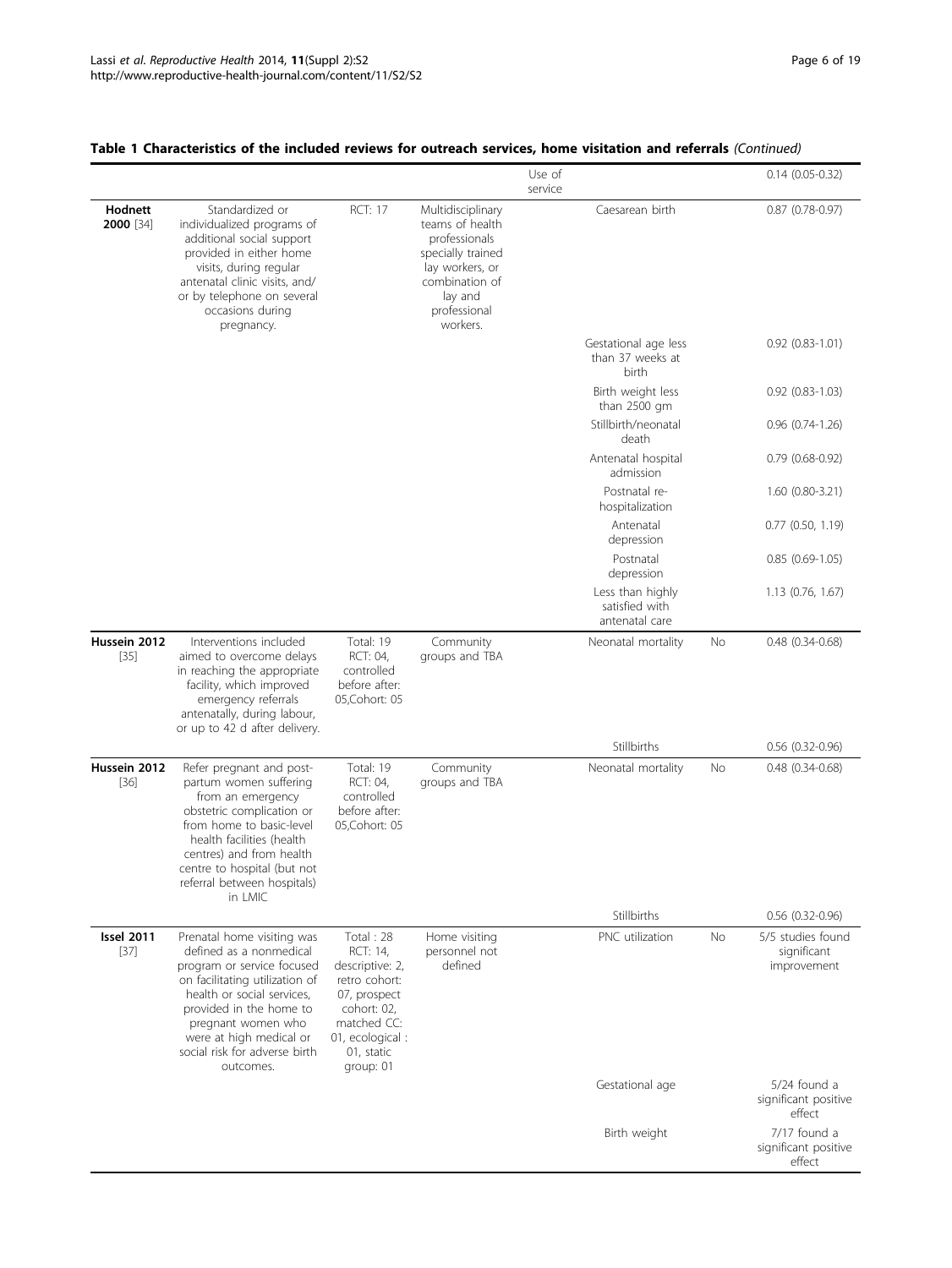| Kandrick<br>2000 [38]   | The home visitation<br>program had to include at<br>least one post natal home<br>visits                                                                                                                                                            | 11 RCT's (9<br>meta-analyzed)                                | Nurses and<br>midwives in HIC              |                   | Immunization<br>uptake                   | Yes       | $1.17(0.33 - 4.17)$<br>(Random)                                                                                                                         |
|-------------------------|----------------------------------------------------------------------------------------------------------------------------------------------------------------------------------------------------------------------------------------------------|--------------------------------------------------------------|--------------------------------------------|-------------------|------------------------------------------|-----------|---------------------------------------------------------------------------------------------------------------------------------------------------------|
|                         |                                                                                                                                                                                                                                                    |                                                              |                                            |                   |                                          |           | 1.67 (1.29-2.15) (fixed)                                                                                                                                |
| Lassi 2010<br>$[39]$    | Intervention packages that<br>included additional training<br>of outreach workers in<br>maternal care during<br>pregnancy, delivery and in<br>the postpartum period; and<br>routine newborn care.                                                  | 18 cluster-<br>randomized/<br>quasi-<br>randomized<br>trials | outreach<br>workers in LMIC                |                   | Maternal mortality                       | Yes       | $0.77$ $(0.59-1.02)$                                                                                                                                    |
|                         |                                                                                                                                                                                                                                                    |                                                              |                                            |                   | Maternal morbidity                       |           | $0.75(0.61-0.92)$                                                                                                                                       |
|                         |                                                                                                                                                                                                                                                    |                                                              |                                            |                   | Neonatal mortality                       |           | $0.76$ (0.68-0.84)                                                                                                                                      |
|                         |                                                                                                                                                                                                                                                    |                                                              |                                            |                   | Perinatal mortality                      |           | $0.80$ $(0.71 - 0.91)$                                                                                                                                  |
|                         |                                                                                                                                                                                                                                                    |                                                              |                                            |                   | Referral                                 |           | $1.4(1.19-1.65)$                                                                                                                                        |
|                         |                                                                                                                                                                                                                                                    |                                                              |                                            |                   | Early breast feeding                     |           | 1.94 (1.56-2.42)                                                                                                                                        |
| Lonkhuijzen<br>12 [44]  | All types of facilities within<br>easy reach of a medical<br>facility that are designated<br>for the lodging of pregnant<br>women who await labour,<br>with the purpose of the<br>women being assisted by<br>skilled attendants during<br>delivery | None                                                         | Not applicable                             | Not<br>applicable |                                          |           |                                                                                                                                                         |
| McNaughton<br>2004 [40] | Home-visiting interventions<br>using professional nurses as<br>home visitors.                                                                                                                                                                      | 13 reports                                                   | Nurses in HIC                              |                   | Maternal newborn<br>health status        | <b>No</b> | Narrative (more than<br>half of the studies<br>were able to achieve<br>their desired results)                                                           |
| Peacock<br>$2013$ [43]  | Effect of paraprofessional<br>home-visiting programs on<br>developmental and health<br>outcomes of young<br>children from<br>disadvantaged families.                                                                                               | 21 studies                                                   | Paraprofessional<br>home-visiting<br>staff |                   | Child abuse and<br>neglect               | <b>No</b> | 3 out of 6 studies<br>showed better<br>outcomes                                                                                                         |
|                         |                                                                                                                                                                                                                                                    |                                                              |                                            |                   | Physical growth                          |           | 5 out of 7 studies<br>showed no<br>significant<br>improvement                                                                                           |
|                         |                                                                                                                                                                                                                                                    |                                                              |                                            |                   | Hospitalization,<br>illness and injuries |           | 2 out of 6 studies<br>showed better health<br>outcomes                                                                                                  |
|                         |                                                                                                                                                                                                                                                    |                                                              |                                            |                   | Up-to date<br>immunizations              |           | 1 study showed<br>intervention group<br>more likely to receive<br>primary<br>immunizations                                                              |
| Pyone 2012<br>$[41]$    | Distance and transport cost<br>related interventions                                                                                                                                                                                               | 5 studies                                                    | Community                                  |                   | MMR (associated<br>with distance)        | No        | $7.4$ (1.6 - 132.4)                                                                                                                                     |
| Vieira 2012<br>$[42]$   | Interventions to increase<br>birth with skilled health<br>personnel, in settings<br>where TBAs were providers<br>of childbirth care                                                                                                                | 6<br>observational<br>studies                                | Skilled birth<br>attendant                 |                   | Obstetric mortality<br>ratio             | No        | Deploying skilled<br>health personnel and<br>addressing financial<br>barriers for users<br>increased the use of<br>skilled health<br>personnel at birth |
|                         |                                                                                                                                                                                                                                                    |                                                              |                                            |                   | Decrease in<br>maternal deaths           |           |                                                                                                                                                         |
|                         |                                                                                                                                                                                                                                                    |                                                              |                                            |                   | Birth by a physician                     |           |                                                                                                                                                         |
|                         |                                                                                                                                                                                                                                                    |                                                              |                                            |                   | Birth by C-Section                       |           |                                                                                                                                                         |
|                         |                                                                                                                                                                                                                                                    |                                                              |                                            |                   | Increase in skilled<br>birth attendance  |           |                                                                                                                                                         |

# Table 1 Characteristics of the included reviews for outreach services, home visitation and referrals (Continued)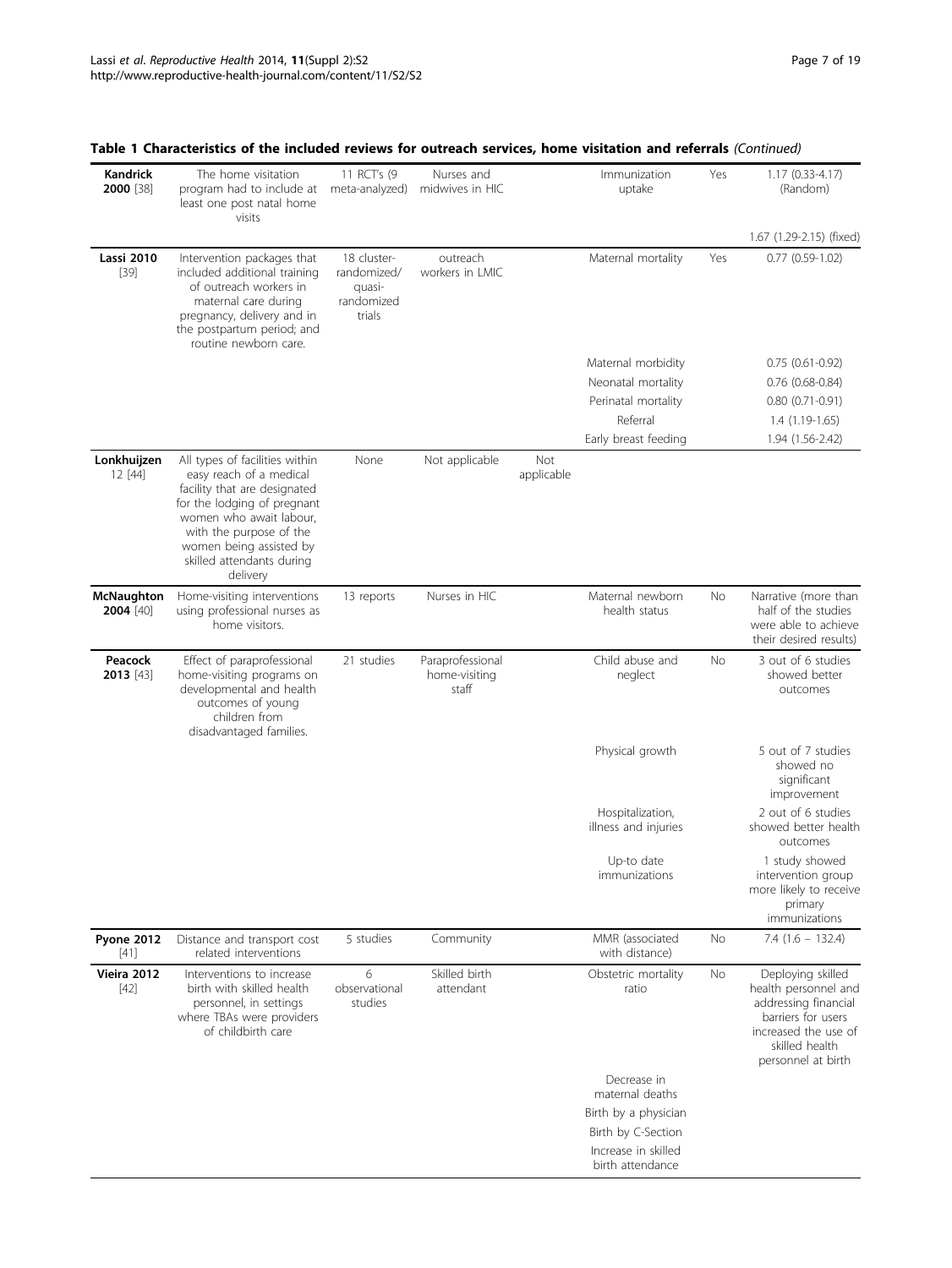Home visits by CHW to improve neonatal health was associated with improved ANC (RR: 1.33, 95% CI: 1.20- 1.47), tetanus immunization coverage(RR: 1.11, 95% CI: 1.04-1.18), breast feeding initiation within 1 hour (RR: 3.35, 95% CI: 1.31-8.59) and clean cord care (RR: 1.70, 95% CI: 1.39-2.07) [[32\]](#page-17-0). Community based packages with an emphasis on provision of care through trained CHW via home visitation significantly improved maternal morbidity (RR: 0.75, 95% CI: 0.61-0.92), neonatal mortality (RR: 0.76 95% CI: 0.68-0.84), perinatal mortality (RR: 0.80, 95% CI: 0.71-0.91), referral (RR: 1.4, 95% CI: 1.19-1.65) and early breast feeding initiation (RR: 1.94, 95% CI: 1.56- 2.42) [[39\]](#page-17-0). A review evaluating the effectiveness of emergency obstetric referral interventions in LMIC showed that community based interventions for generating funds for transport reduced neonatal deaths in India (OR: 0.48, 95% CI: 0.34-0.68) while maternity waiting home interventions in sub-Saharan Africa reported reductions in stillbirths (OR: 0.56, 95% CI: 0.32–0.96) [[35](#page-17-0)]. Another review to assess the effects of a maternity waiting facility on maternal and perinatal health did not find any trial for inclusion [[44](#page-18-0)].

Nurse- or midwives- based home visit programs did not report any significant impact on birth outcomes, hospital admission for complications and neonatal morbidity and mortality. However, some positive impacts were reported on immunization rates (RR: 1.67, 95% CI:

1.29-2.15); child health outcomes including mental and physical health; and injury prevention [[29](#page-17-0),[30,38,](#page-17-0)[45\]](#page-18-0). Home visits with a specific focus on post natal visit was found to be associated with improved immunization rates (RR: 1.40, 95% CI: 1.16-1.68) with non-significant impacts on child's mental and physical health [[31\]](#page-17-0). Programs offering additional social support for pregnant women at high risk for preterm or low birth weight (LBW) delivery showed significant impacts on reducing the likelihood of antenatal hospital admission (RR: 0.79, 95% CI: 0.68-0.92) and cesarean birth (RR: 0.87, 95% CI: 0.78-0.97) when compared to routine care [[34\]](#page-17-0). Specialist out-reach clinics did not have any impact on health outcomes but improved compliance to treatment (RR: 0.63, 95% CI: 0.52-0.77), patient-provider satisfaction (RR: 0.43, 95% CI: 0.29-0.62) and access [[33](#page-17-0)].

# Task shifting

We included six [\[41,](#page-17-0)[46](#page-18-0)-[50](#page-18-0)] reviews pertaining to task shifting with a median score of 10 on AMSTAR criteria. Four reviews evaluating the impact of task shifting to CHW and midwives in LMIC reported MNH outcomes while the other two reviews from HIC focused on the impact of dietary counseling delivered through dietician versus nurses/doctors [[50](#page-18-0)] and impact of nurses working as substitutes for primary care doctors [[48\]](#page-18-0). Table 2 summarizes the characteristics of the included reviews.

|  |  |  | Table 2 Characteristics of the included reviews for Human Resources-Task Shifting |
|--|--|--|-----------------------------------------------------------------------------------|
|--|--|--|-----------------------------------------------------------------------------------|

| <b>Reviews</b><br>$(n=06)$ | Description of included<br>interventions                                                                                                           | Type of<br>studies<br>included<br>(no)                                                | <b>Targeted health</b><br>care providers                                                                            |                   | Outcome reported                                | Pooled<br>data<br>(Y/N) | <b>Results</b>         |
|----------------------------|----------------------------------------------------------------------------------------------------------------------------------------------------|---------------------------------------------------------------------------------------|---------------------------------------------------------------------------------------------------------------------|-------------------|-------------------------------------------------|-------------------------|------------------------|
|                            |                                                                                                                                                    |                                                                                       |                                                                                                                     | Other<br>outcomes | <b>MNCH</b> specific<br>outcomes                |                         |                        |
| <b>Bhutta</b><br>2012 [71] | Mid-level healthcare provider<br>defined as those who have<br>received less training than<br>doctors but who perform aspects<br>of doctors' tasks. | RCT/cRCT:<br>52<br><b>ITS: 02</b><br>Case<br>Control:01<br><b>Before</b><br>After: 01 | Nurse, midwives,<br>auxillary nurse,<br>auxillary nurse<br>midwife, surgical<br>technicians in both<br>HIC and LMIC |                   | <b>Wives versus</b><br>$dactors +$<br>midwives: | Yes                     |                        |
|                            |                                                                                                                                                    |                                                                                       |                                                                                                                     |                   | Rate of performing<br>c- section                |                         | $0.92(0.81 - 1.15)$    |
|                            |                                                                                                                                                    |                                                                                       |                                                                                                                     |                   | Postpartum<br>hemorrhage                        |                         | $1.03(0.82 - 1.29)$    |
|                            |                                                                                                                                                    |                                                                                       |                                                                                                                     |                   | Overall fetal or<br>neonatal deaths             |                         | $0.95(0.69-1.30)$      |
|                            |                                                                                                                                                    |                                                                                       |                                                                                                                     |                   | Preterm births                                  |                         | $0.87$ $(0.73 - 1.04)$ |
|                            |                                                                                                                                                    |                                                                                       |                                                                                                                     |                   | Admission to<br>neonatal intensive<br>care      |                         | $1.03(0.77-1.38)$      |
|                            |                                                                                                                                                    |                                                                                       |                                                                                                                     |                   | The use of<br>intrapartum regional<br>analgesia |                         | $0.88$ $(0.81 - 0.96)$ |
|                            |                                                                                                                                                    |                                                                                       |                                                                                                                     |                   | Episiotomies                                    |                         | $0.83$ $(0.77 - 0.90)$ |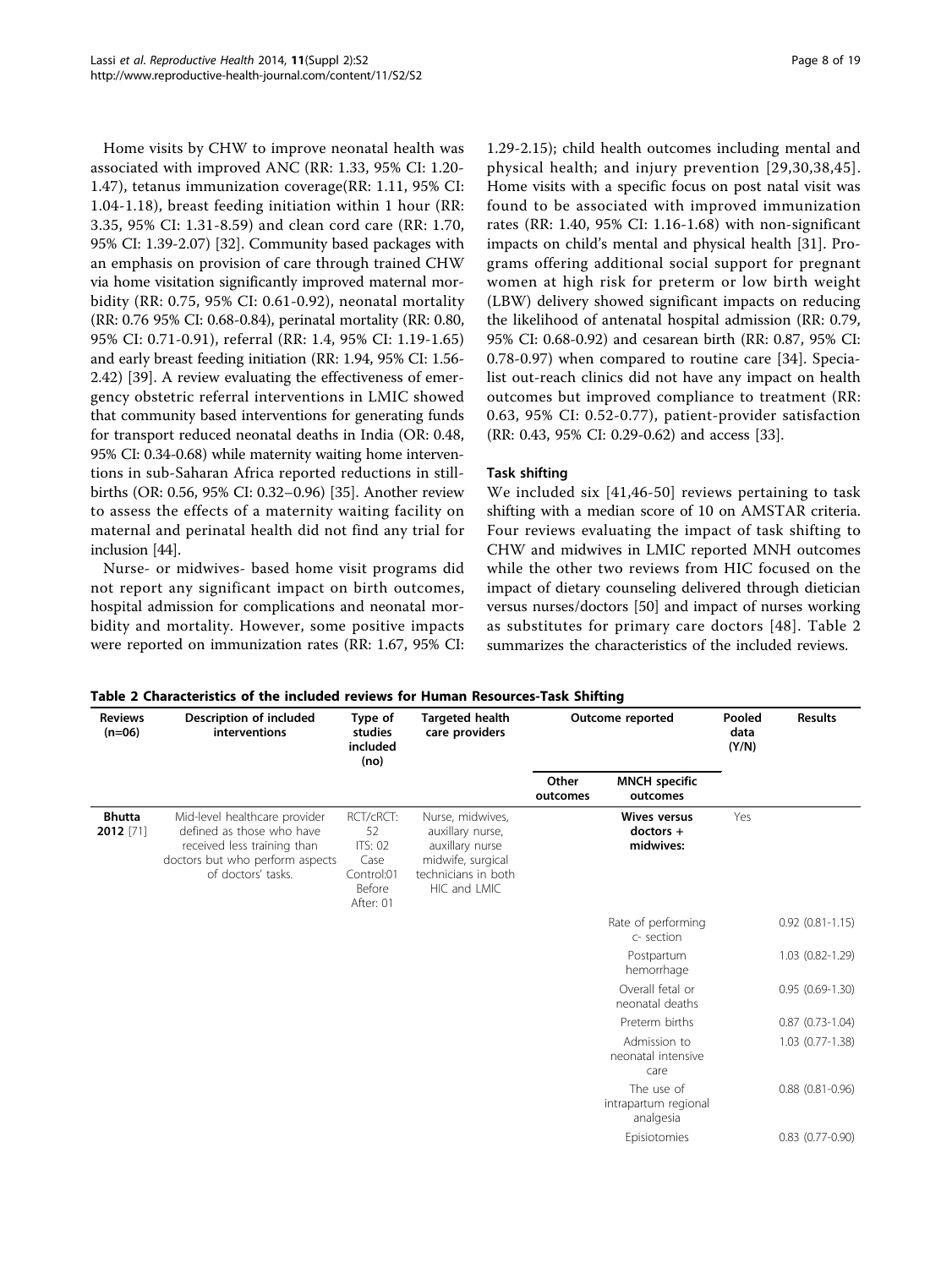|  |  |  | Table 2 Characteristics of the included reviews for Human Resources-Task Shifting <i>(Continued)</i> |  |
|--|--|--|------------------------------------------------------------------------------------------------------|--|
|--|--|--|------------------------------------------------------------------------------------------------------|--|

|                      |                                                                                                                                                                                                                         |                                          |                                     |                                   | Rates of abortion<br>complication                   |     | 1.74 (0.82-3.70)                 |
|----------------------|-------------------------------------------------------------------------------------------------------------------------------------------------------------------------------------------------------------------------|------------------------------------------|-------------------------------------|-----------------------------------|-----------------------------------------------------|-----|----------------------------------|
|                      |                                                                                                                                                                                                                         |                                          |                                     |                                   | Adverse effects                                     |     | $1.15(0.84 - 1.56)$              |
|                      |                                                                                                                                                                                                                         |                                          |                                     |                                   | <b>Nurses versus</b><br>doctors:                    |     |                                  |
|                      |                                                                                                                                                                                                                         |                                          |                                     |                                   | Repeat consultation                                 |     | $0.90(0.35-2.32)$                |
|                      |                                                                                                                                                                                                                         |                                          |                                     |                                   | Better physical<br>function                         |     | $1.06(0.97-1.15)$                |
|                      |                                                                                                                                                                                                                         |                                          |                                     |                                   | Attendance to<br>follow-up visit                    |     | 1.26 (0.95-1.67)                 |
|                      |                                                                                                                                                                                                                         |                                          |                                     |                                   | Attendance at<br>emergency after<br>receiving care  |     | $1.02$ (0.87-1.14)               |
|                      |                                                                                                                                                                                                                         |                                          |                                     |                                   | Satisfaction with the<br>care received by<br>nurses |     | $0.20(0.14-0.26)$                |
| Hatem<br>2008 [47]   | In midwife-led care, the midwife<br>is the woman's lead professional,<br>but one or more consultations                                                                                                                  | <b>RCT's: 11</b>                         | <b>HIC</b>                          |                                   | Antenatal<br>hospitalization                        |     | $0.90(0.81 - 0.99)$              |
|                      | with medical staff are often part<br>of routine practice.                                                                                                                                                               |                                          |                                     |                                   |                                                     |     |                                  |
|                      |                                                                                                                                                                                                                         |                                          |                                     |                                   | Regional analgesia                                  |     | $0.81$ $(0.73 - 0.91)$           |
|                      |                                                                                                                                                                                                                         |                                          |                                     |                                   | Episiotomy                                          |     | 0.82 (0.77-0.88)                 |
|                      |                                                                                                                                                                                                                         |                                          |                                     |                                   | Instrumental delivery                               |     | 0.86 (0.78-0.96)                 |
|                      |                                                                                                                                                                                                                         |                                          |                                     |                                   | Intra-partum<br>analgesia/anesthesia                |     | 1.16 (1.05-1.29)                 |
|                      |                                                                                                                                                                                                                         |                                          |                                     |                                   | SVD                                                 |     | 1.04 (1.02-1.06)                 |
|                      |                                                                                                                                                                                                                         |                                          |                                     |                                   | Feeling in control<br>during child birth            |     | 1.74 (1.32-2.30)                 |
|                      |                                                                                                                                                                                                                         |                                          |                                     |                                   | Birth attended by<br>midwife                        |     | 7.84 (4.15-14.81)                |
|                      |                                                                                                                                                                                                                         |                                          |                                     |                                   | Initiate breast<br>feeding                          |     | 1.35 (1.03-1.76)                 |
|                      |                                                                                                                                                                                                                         |                                          |                                     |                                   | Cesarean births                                     |     | $0.96$ $(0.87-1.06)$             |
|                      |                                                                                                                                                                                                                         |                                          |                                     |                                   | Fetal loss before 24<br>weeks                       |     | $0.79$ $(0.65 - 0.97)$           |
|                      |                                                                                                                                                                                                                         |                                          |                                     |                                   | Fetal loss/ neonatal<br>death at least 24<br>weeks  |     | $1.01$ $(0.67 - 1.53)$           |
|                      |                                                                                                                                                                                                                         |                                          |                                     |                                   | Fetal / neonatal<br>death                           |     | $0.83$ $(0.70-1.00)$             |
|                      |                                                                                                                                                                                                                         |                                          |                                     |                                   | Hospital stay                                       |     | $-2.00$ ( $-2.15$ -<br>$-1.85$ ) |
| Laurant<br>2004 [48] | Focus was on nurses working as<br>substitutes for primary care<br>doctors. Supplementation refers<br>to the situation where a nurse<br>supplements the care of the<br>doctor by providing a new<br>primary care service | RCT/<br>Quasi: 13<br>Before<br>After: 13 | Doctors and nurses in<br><b>HIC</b> | <b>Nurse</b><br>versus<br>doctors |                                                     | Yes |                                  |
|                      |                                                                                                                                                                                                                         |                                          |                                     | Patient                           |                                                     |     | $0.28(0.21 - 0.34)$              |
|                      |                                                                                                                                                                                                                         |                                          |                                     | satisfaction                      |                                                     |     | favors nurses                    |
|                      |                                                                                                                                                                                                                         |                                          |                                     | Patient                           |                                                     |     | 1.34 (1.20-1.49)                 |
|                      |                                                                                                                                                                                                                         |                                          |                                     | recall                            |                                                     |     | favors nurses                    |
|                      |                                                                                                                                                                                                                         |                                          |                                     | Prescribing<br>rates              |                                                     |     | $1.00(0.96-1.05)$                |
|                      |                                                                                                                                                                                                                         |                                          |                                     | Referral<br>rates                 |                                                     |     | $0.79(0.58-1.07)$                |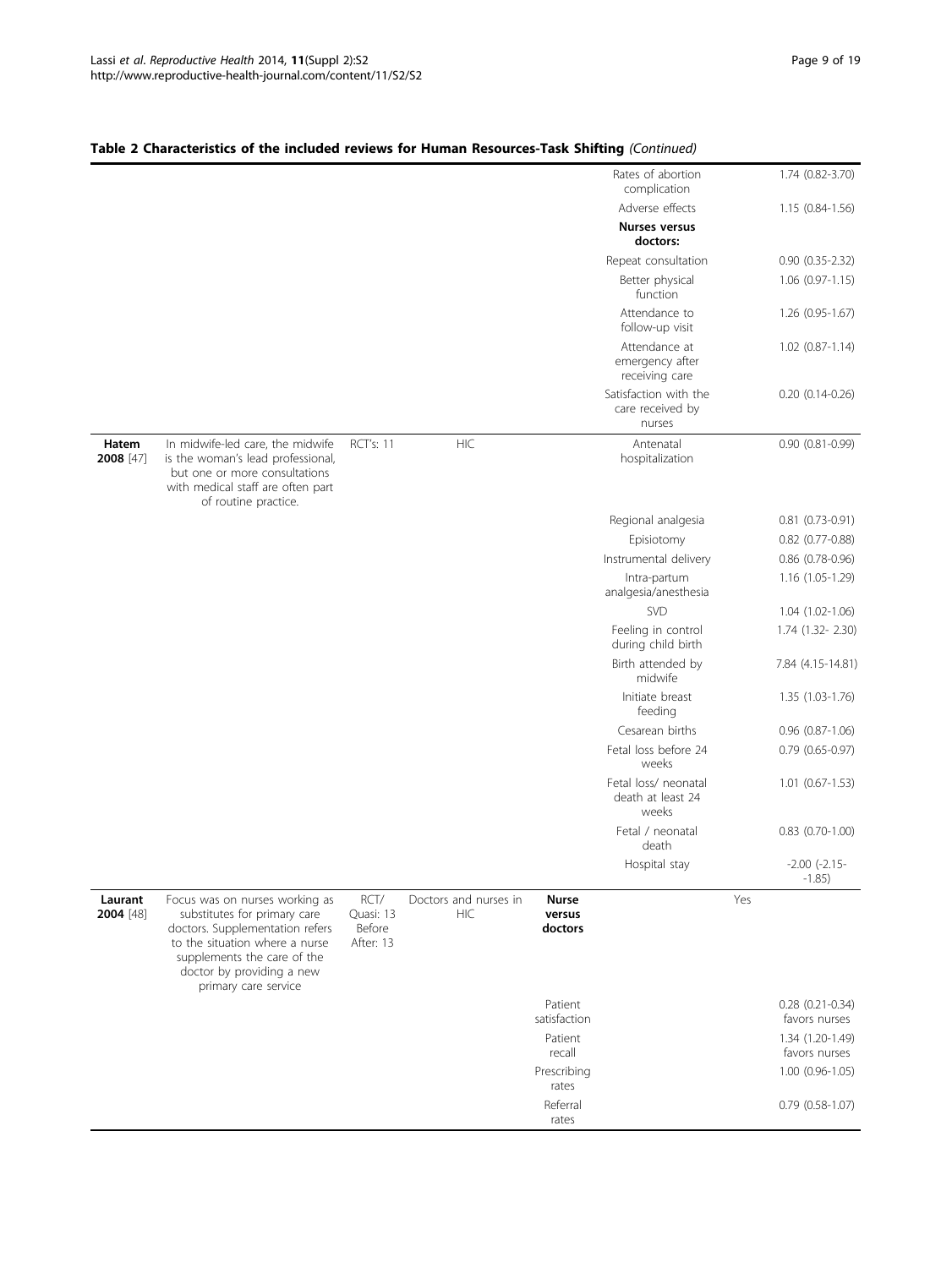| Lewin<br>2010 [49]    | Any intervention delivered by<br>LHWs and intended to improve<br>maternal or child health (MCH) or<br>the management of infectious<br>diseases.                                                                                                                                             | <b>RCT: 82</b>   | LHW's majority in<br><b>LMIC</b>                               |                                      | Immunization uptake                             |     | 1.22 (1.10-1.37)                                |
|-----------------------|---------------------------------------------------------------------------------------------------------------------------------------------------------------------------------------------------------------------------------------------------------------------------------------------|------------------|----------------------------------------------------------------|--------------------------------------|-------------------------------------------------|-----|-------------------------------------------------|
|                       |                                                                                                                                                                                                                                                                                             |                  |                                                                |                                      | Initiation of<br>breastfeeding                  |     | $1.36(1.14 - 1.61)$                             |
|                       |                                                                                                                                                                                                                                                                                             |                  |                                                                |                                      | Any breastfeeding                               |     | 1.24 (1.10-1.39)                                |
|                       |                                                                                                                                                                                                                                                                                             |                  |                                                                |                                      | Exclusive<br>breastfeeding                      |     | 2.78 (1.74-4.44)                                |
|                       |                                                                                                                                                                                                                                                                                             |                  |                                                                |                                      | TB cure rates                                   |     | $1.22$ $(1.13 - 1.31)$                          |
|                       |                                                                                                                                                                                                                                                                                             |                  |                                                                |                                      | TB preventive<br>treatment<br>completion        |     | $1.00$ (0.92 - 1.09)                            |
|                       |                                                                                                                                                                                                                                                                                             |                  |                                                                |                                      | Child morbidity                                 |     | $0.86$ $(0.75-0.99)$                            |
|                       |                                                                                                                                                                                                                                                                                             |                  |                                                                |                                      | Child mortality                                 |     | $0.75(0.55-1.03)$                               |
|                       |                                                                                                                                                                                                                                                                                             |                  |                                                                |                                      | Neonatal mortality                              |     | $0.76$ $(0.57-1.02)$                            |
|                       |                                                                                                                                                                                                                                                                                             |                  |                                                                |                                      | Care seeking for<br>childhood illness           |     | 1.33 (0.86-2.05)                                |
| Pyone<br>$2012$ [41]  | Training of GP's and assistants o<br>perform caesarean sections                                                                                                                                                                                                                             | Studies:<br>03   | Assistant medical<br>officers, GP                              |                                      | Maternal health<br>outcomes, staff<br>retention | No  | Narrative                                       |
| Thompson<br>2003 [50] | Interventions included dietary<br>advice given by a dietician or a<br>nutritionist compared with<br>another health professional (e.g.<br>doctor or nurse) or self-help<br>resources.                                                                                                        | <b>RCT's: 12</b> | Dietitians, health<br>professionals, nurses,<br>doctors in HIC | <b>Dieticians</b><br>vs. Dr.         |                                                 | Yes | $-0.25$ mmol/L<br>$(-0.37, -0.12)$              |
|                       |                                                                                                                                                                                                                                                                                             |                  |                                                                | Blood<br>Cholesterol                 |                                                 |     | Favors dietician                                |
|                       |                                                                                                                                                                                                                                                                                             |                  |                                                                | <b>Dietician</b><br>vs. self<br>help |                                                 |     | $-0.10$ mmol/L<br>$(-0.22, 0.03)$               |
|                       |                                                                                                                                                                                                                                                                                             |                  |                                                                | Blood<br>cholesterol                 |                                                 |     |                                                 |
|                       |                                                                                                                                                                                                                                                                                             |                  |                                                                | Dietician<br>vs. nurses              |                                                 |     | $-0.06$ mmol/L<br>$(-0.11, -0.01)$              |
|                       |                                                                                                                                                                                                                                                                                             |                  |                                                                | <b>HDLc</b>                          |                                                 |     | Favors dietician                                |
|                       |                                                                                                                                                                                                                                                                                             |                  |                                                                | Dietician<br>VS.                     |                                                 |     | $-5.80$ $(-8.91,$<br>$-2.69$                    |
|                       |                                                                                                                                                                                                                                                                                             |                  |                                                                | counselor                            |                                                 |     |                                                 |
|                       |                                                                                                                                                                                                                                                                                             |                  |                                                                | Body<br>weight                       |                                                 |     | Favors dietician                                |
| Vieira 2012<br>$[42]$ | Included studies where<br>Traditional Birth Attendants had<br>been attending births prior to<br>the intervention; and a transition<br>to skilled health personnel were<br>in progress or planned. The<br>intervention was an increase in<br>birth rate with skilled health<br>professionals | 6 studies        | Skilled health<br>personnel                                    |                                      | Obstetric mortality<br>ratio                    |     | OR: 0.35 (95% CI<br>$0.13 - 0.93$               |
|                       |                                                                                                                                                                                                                                                                                             |                  |                                                                |                                      | Decrease in maternal<br>deaths                  |     | OR: 0.31 (95% CI<br>$0.11 - 0.81$               |
|                       |                                                                                                                                                                                                                                                                                             |                  |                                                                |                                      | Birth by a physician                            |     | Increased with<br>ranges from<br>22.4% to 70.2% |
|                       |                                                                                                                                                                                                                                                                                             |                  |                                                                |                                      | Birth by C-Section                              |     | 1.67 times more<br>likely                       |

# Table 2 Characteristics of the included reviews for Human Resources-Task Shifting (Continued)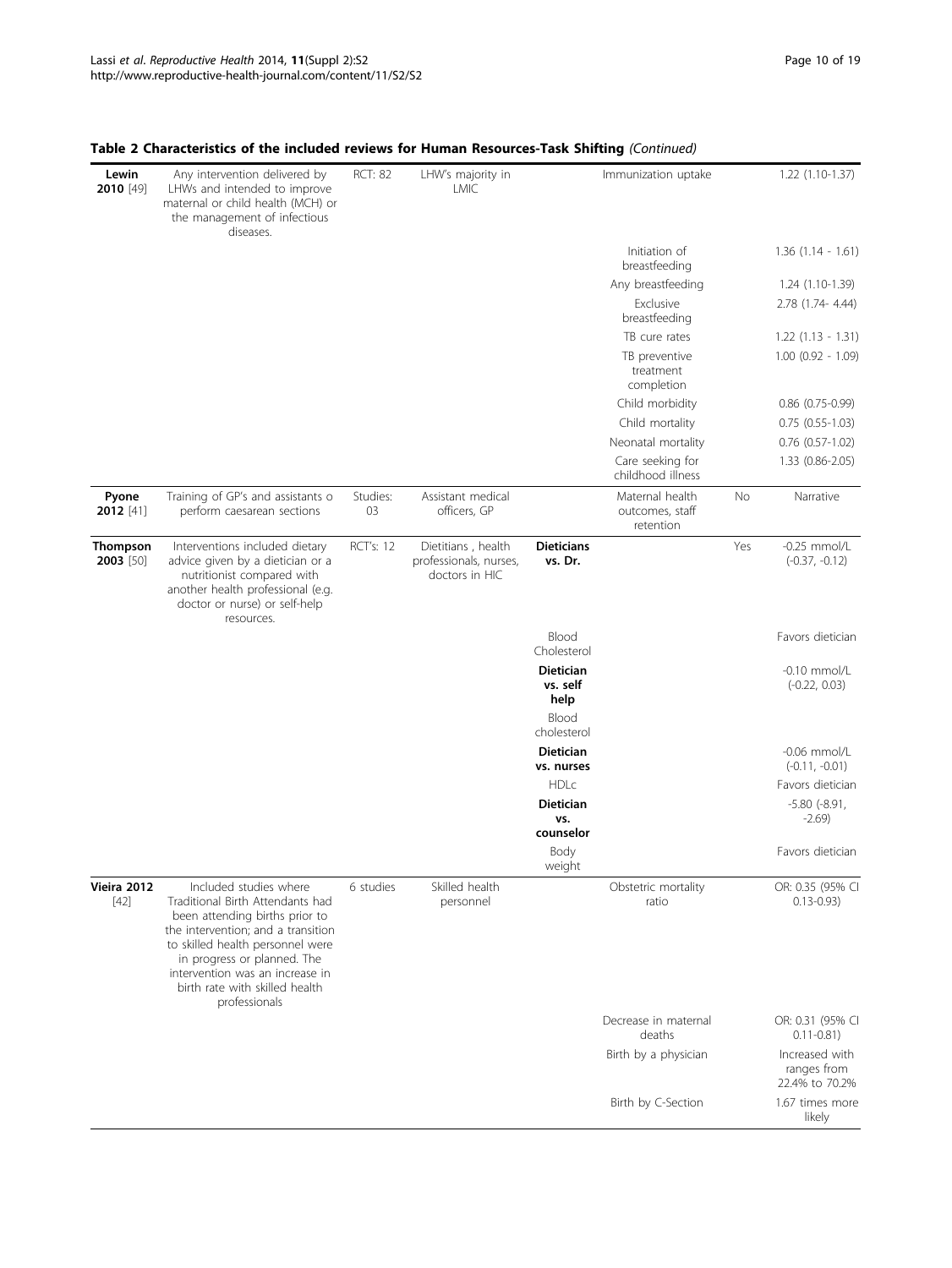Care provided by midwives was found to be associated with significant improvements in antenatal hospitalization (RR: 0.90, 95% CI: 0.81-0.99), episiotomy (RR: 0.81, 95% CI: 0.77-0.88), instrumental delivery (RR: 0.86, 95% CI: 0.78-0.96), initiation of breast feeding (RR: 1.35, 95% CI: 1.03-1.76) and hospital stay (MD: -2.00,95% CI: -2.15 to -1.85) [[47](#page-18-0)]. Another review evaluating the effects of CHW interventions reported significant impacts on immunization uptake (RR: 1.22, 95% CI: 1.10-1.37), breast feeding initiation (RR: 1.36, 95% CI: 1.14-1.61), child morbidity (RR: 0.86, RR: 0.75-0.99) and TB cure rates (RR: 1.22, 95% CI: 1.13-1.31) compared to routine care [\[49](#page-18-0)]. Care delivered by MLHW versus non-MLHW was found comparable for antenatal hospitalization, antepartum hemorrhage, fetal loss/ neonatal deaths, induction of labour, spontaneous vaginal delivery, instrumental vaginal births, cesarean sections, perineal laceration requiring suturing, post-partum hemorrhage, preterm birth, LBW and admission to neonatal special/ intensive care unit. Furthermore, ANC provided by midwives alone gave comparable results on a range of MNH outcomes compared to care provided by doctors working in a team with midwives. These findings suggest that care delivered by MLHW can be safe and effective [[46](#page-18-0)]. Improved patient satisfaction and recall was reported when nurses were substituted for primary health care provision in place of doctors; although the data was from HIC only [\[48](#page-18-0)]. In another review, dietary counseling given by dieticians was comparable to that by nurses or doctors [[50](#page-18-0)].

#### Training of human resources

We found eighteen [[23](#page-17-0),[39,](#page-17-0)[51](#page-18-0)-[66\]](#page-18-0) reviews on human resource training with median quality score of 8.5 on AMSTAR rating scale. Three reviews reported MNH specific outcomes including ANC, institutional delivery, cesarean-section rates-section rates, referrals, stillbirths, maternal, perinatal and neonatal mortality while other reported outcomes included knowledge, compliance, performance and patient satisfaction. Most of the reviews evaluating training programs for outreach workers, CHW, community midwives or TBA were conducted in LMIC while reviews on the training of other licensed healthcare professional like physicians, residents, fellows, and medical students were from HIC. Table 3 summarizes the characteristics of the included reviews.

In LMIC settings, training TBA (for providing basic antenatal, natal and postnatal care; preventive essential newborn care, breastfeeding counseling; management and referral of sick newborns; skills development in behavior change communication and community mobilization strategies to promote birth and newborn care preparedness) as a part of community based intervention packages showed significant improvement in referrals (RR: 1.4,

| Table 3 Characteristics of the included reviews for human resources-training |  |  |
|------------------------------------------------------------------------------|--|--|
|------------------------------------------------------------------------------|--|--|

| <b>Reviews</b>       | Description of included                                                                                                                                                                     | Type of                                                      | <b>Targeted health care</b>                                                                                                     | Outcome reported           |                                     | Pooled        | <b>Results</b>      |
|----------------------|---------------------------------------------------------------------------------------------------------------------------------------------------------------------------------------------|--------------------------------------------------------------|---------------------------------------------------------------------------------------------------------------------------------|----------------------------|-------------------------------------|---------------|---------------------|
| $(n=18)$             | interventions                                                                                                                                                                               | studies<br>included<br>(no)                                  | providers                                                                                                                       |                            |                                     | data<br>(Y/N) |                     |
|                      |                                                                                                                                                                                             |                                                              |                                                                                                                                 | Other outcomes             | <b>MNCH</b><br>specific<br>outcomes |               |                     |
| Bhutta 2010<br>[51]  | In-service training to health<br>personnel only, defined as SBAs<br>(nurses, midwives, doctors or<br>health personnel with midwifery<br>skills) for better maternal<br>outcomes.            | Before<br>after:08,<br>Quais:02,<br>$Cross-$<br>sectional: 2 | Skilled birth<br>attendants (doctors,<br>nurses and midwives)<br>as well as to other<br>service providers (lab<br>tech) in LMIC |                            | Cesarean<br>section                 | <b>No</b>     | 1.78 (0.34-9.32)    |
|                      |                                                                                                                                                                                             |                                                              |                                                                                                                                 |                            | Maternal<br>mortality               |               | $0.57(0.36 - 0.91)$ |
|                      |                                                                                                                                                                                             |                                                              |                                                                                                                                 |                            | Obstetric<br>complications          |               | 1.72 (0.72-4.10)    |
|                      |                                                                                                                                                                                             |                                                              |                                                                                                                                 |                            | Institutional<br>delivery           |               | 2.92 (2.09-4.06)    |
|                      |                                                                                                                                                                                             |                                                              |                                                                                                                                 |                            | Referrals                           |               | $0.57(0.25-1.31)$   |
|                      |                                                                                                                                                                                             |                                                              |                                                                                                                                 |                            | Mean<br>antenatal<br>visits         |               | $0.90(0.47 - 1.33)$ |
| Giguere<br>2012 [72] | The distribution of published or<br>printed recommendations for<br>clinical care and evidence to<br>inform practice, including clinical<br>practice quidelines, journals and<br>monographs. | 14 RCTs<br>31 ITS                                            | All health care<br>professionals                                                                                                | PEM vs. no<br>intervention |                                     | Yes           |                     |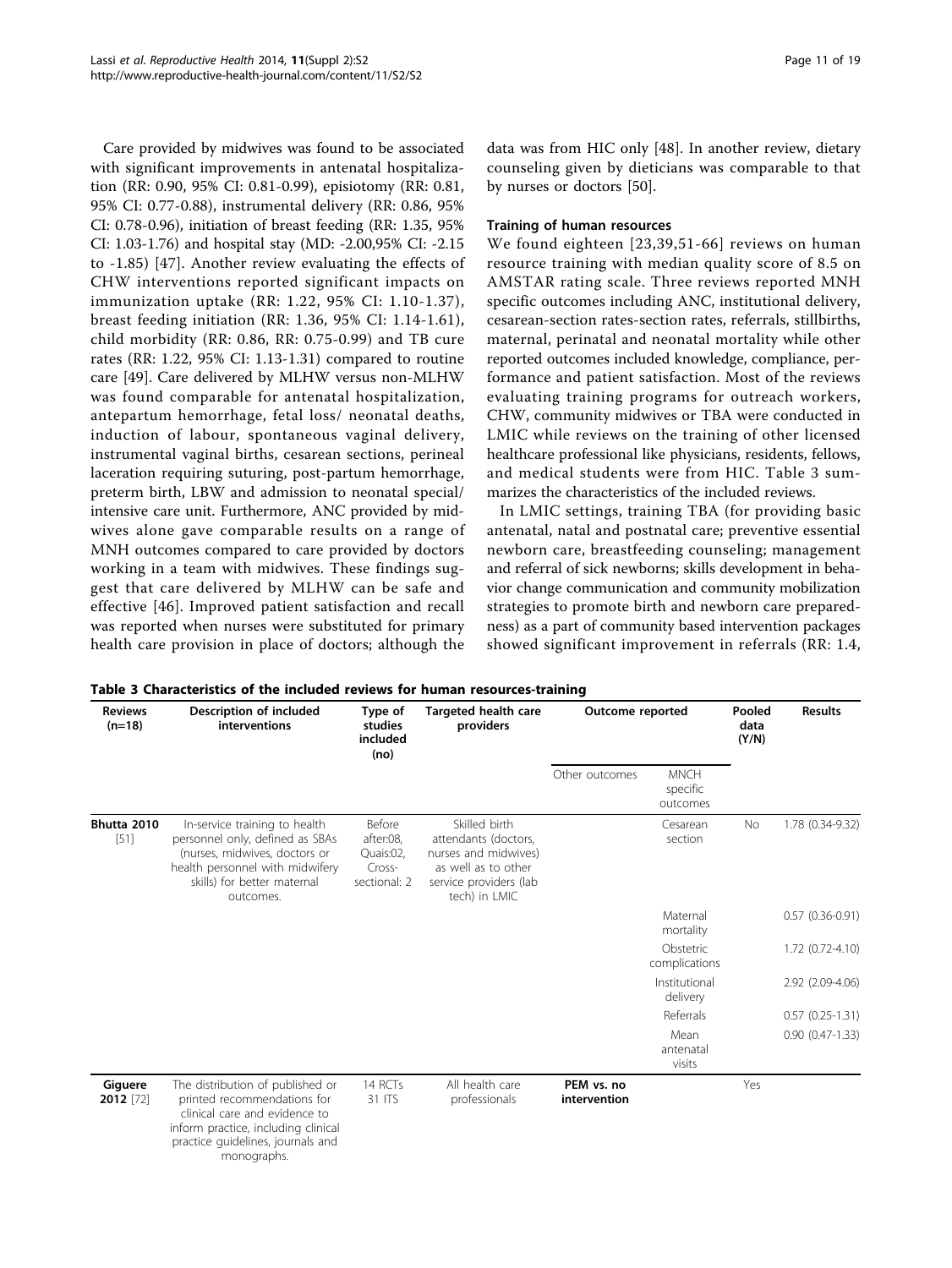|                            |                                                                                                                                                                                                                  |                                      |                                                                                                                                                                                               | Practice<br>outcomes:<br>(categorical)<br>Profession<br>practice<br>outcomes:<br>(continuous)                                                                                         |     | Median<br>absolute risk<br>difference 0.02<br>(range 0, 0.11)<br>i.e. 2%<br>absolute<br>improvement<br>median<br>improvement<br>in standardised<br>mean<br>difference 0.13<br>(range -0.16, |
|----------------------------|------------------------------------------------------------------------------------------------------------------------------------------------------------------------------------------------------------------|--------------------------------------|-----------------------------------------------------------------------------------------------------------------------------------------------------------------------------------------------|---------------------------------------------------------------------------------------------------------------------------------------------------------------------------------------|-----|---------------------------------------------------------------------------------------------------------------------------------------------------------------------------------------------|
| Forsetlund<br>2009 [53]    | We included the following types<br>of educational meetings:<br>conferences, lectures, workshops,<br>seminars, symposia, and courses.                                                                             | Trials: 81                           | Qualified health<br>professionals or health<br>professionals in<br>postgraduate training<br>mostly in HIC                                                                                     | Any<br>intervention<br>with<br>educational<br>meeting vs. no<br>intervention:<br>Compliance<br>Only<br>educational<br>meeting vs. no<br>intervention:<br>Compliance<br>Achievement of | Yes | 0.36)<br>6% (1.8-15.9)<br>6% (2.9-15.3)<br>$3(0.1-4)$                                                                                                                                       |
| Hulscher<br>2005 [54]      | Within the professional oriented<br>interventions we distinguished<br>between conceptually different<br>interventions: information<br>transfer, learning through social<br>influence, feedback and<br>reminders. | <b>RCT: 37</b><br>Quasi: 18          | Family physicians,<br>general internists,<br>gynaecologists,<br>obstetricians,<br>pediatricians and<br>sometimesother<br>professionals like<br>nurse practitioners<br>and radiologists in HIC | treatment goal<br>Preventive<br>services:                                                                                                                                             |     |                                                                                                                                                                                             |
|                            |                                                                                                                                                                                                                  |                                      |                                                                                                                                                                                               | Group education<br>vs. no<br>intervention<br>Multifaceted<br>interventions<br>versus group<br>education                                                                               |     | Range: -4% -<br>31%<br>Range: -31% -<br>28%                                                                                                                                                 |
| <b>Hyde 2000</b><br>$[55]$ | Critical appraisal is the process of<br>assessing and interpreting<br>evidence by systematically<br>considering its validity, results<br>and relevance to an individual's<br>work.                               | <b>RCT:01</b><br>NRCT: 08<br>CBA: 07 | Doctors, midwives,<br>managers and<br>researchers                                                                                                                                             | Knowledge                                                                                                                                                                             | Yes | $0.10(0.06 - 0.14)$                                                                                                                                                                         |
|                            |                                                                                                                                                                                                                  |                                      |                                                                                                                                                                                               | Skills<br>Attitude                                                                                                                                                                    |     | 14/16<br>comparisons<br>showed<br>positive effect<br>4/4<br>comparisons                                                                                                                     |
|                            |                                                                                                                                                                                                                  |                                      |                                                                                                                                                                                               |                                                                                                                                                                                       |     | showed<br>positive<br>impact                                                                                                                                                                |

# Table 3 Characteristics of the included reviews for human resources-training (Continued)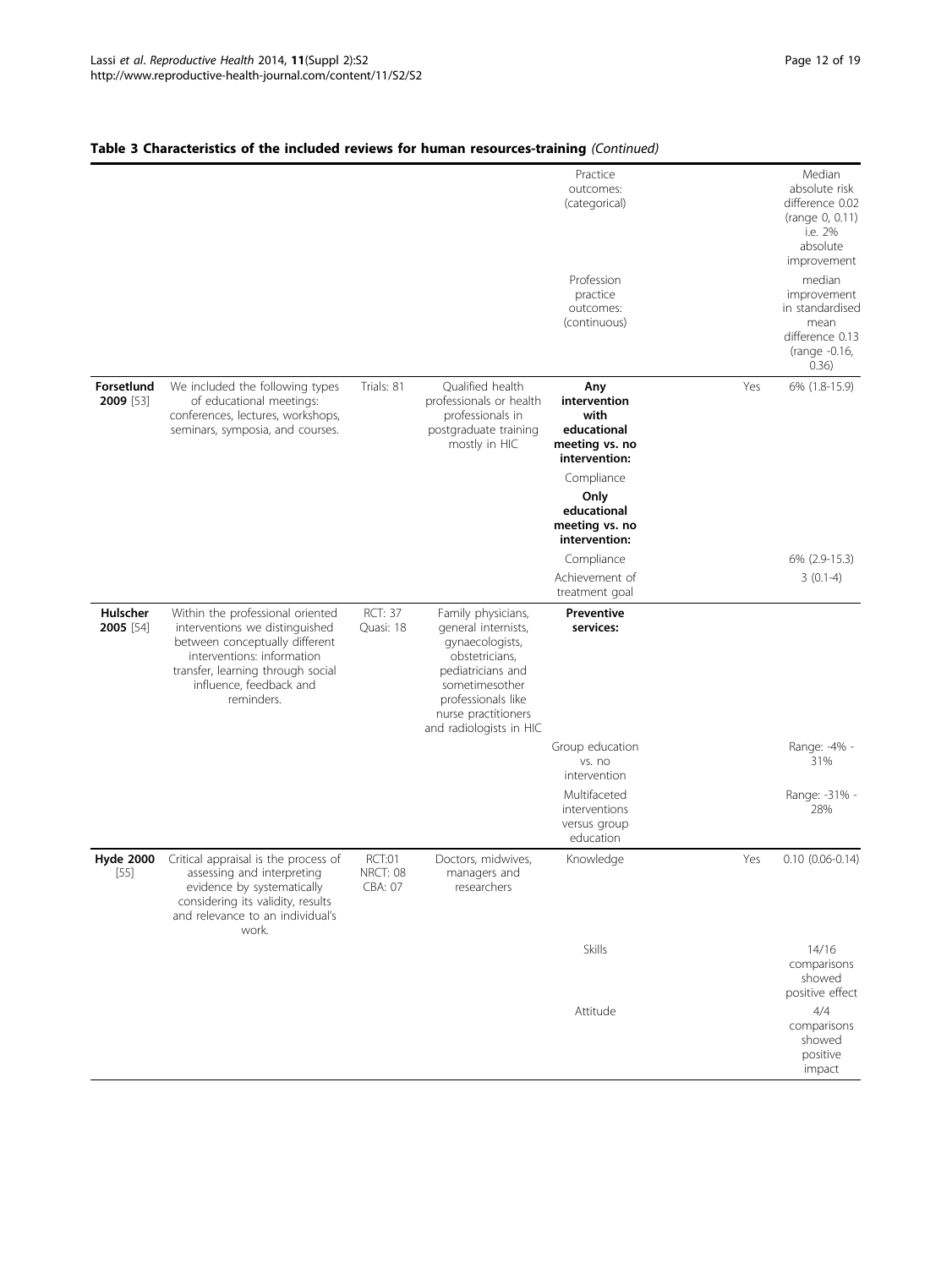| Lassi 2010<br>$[39]$    | Intervention packages that<br>included additional training of<br>outreach workers namely, female<br>health workers/visitors,<br>community midwives,<br>community/village health<br>workers, facilitators or TBAs in<br>maternal care during pregnancy,<br>delivery and in the postpartum<br>period; and routine newborn<br>care. | 18 cluster-<br>randomized/<br>quasi-<br>randomized<br>trials | Outreach workers<br>namely, female health<br>workers/visitors,<br>community midwives,<br>community/village<br>health workers,<br>facilitators or TBAs in<br><b>LMIC</b> |                                                  | Maternal<br>mortality   | Yes       | $0.77$ $(0.59 - 1.02)$                                            |
|-------------------------|----------------------------------------------------------------------------------------------------------------------------------------------------------------------------------------------------------------------------------------------------------------------------------------------------------------------------------|--------------------------------------------------------------|-------------------------------------------------------------------------------------------------------------------------------------------------------------------------|--------------------------------------------------|-------------------------|-----------|-------------------------------------------------------------------|
|                         |                                                                                                                                                                                                                                                                                                                                  |                                                              |                                                                                                                                                                         |                                                  | Maternal<br>morbidity   |           | $0.75(0.61-0.92)$                                                 |
|                         |                                                                                                                                                                                                                                                                                                                                  |                                                              |                                                                                                                                                                         |                                                  | Neonatal<br>mortality   |           | $0.76$ (0.68-0.84)                                                |
|                         |                                                                                                                                                                                                                                                                                                                                  |                                                              |                                                                                                                                                                         |                                                  | Perinatal<br>mortality  |           | $0.80(0.71-0.91)$                                                 |
|                         |                                                                                                                                                                                                                                                                                                                                  |                                                              |                                                                                                                                                                         |                                                  | Referral                |           | $1.4(1.19-1.65)$                                                  |
|                         |                                                                                                                                                                                                                                                                                                                                  |                                                              |                                                                                                                                                                         |                                                  | Early breast<br>feeding |           | 1.94 (1.56-2.42)                                                  |
| Légaré 2010<br>[56]     | Interventions may include but<br>are not limited to the<br>distribution of printed<br>educational material, educational<br>meetings, audit and feedback,<br>reminders, and patient-mediated<br>interventions                                                                                                                     | <b>RCT's:05</b>                                              | Healthcare<br>professionals,<br>residents, fellows, and<br>other pre<br>licensurehealthcare<br>professional                                                             | <b>Adoption of</b><br>shared decision<br>making: |                         | No        |                                                                   |
|                         |                                                                                                                                                                                                                                                                                                                                  |                                                              |                                                                                                                                                                         | Both patient<br>mediated<br>interventions        |                         |           | $1.06$ $(0.62 - 1.5)$                                             |
|                         |                                                                                                                                                                                                                                                                                                                                  |                                                              |                                                                                                                                                                         | Multifaceted<br>intervention vs<br>usual care    |                         |           | $2.11(1.3-2.9)$                                                   |
| Lugtenberg<br>2008 [57] | CPGs were defined as<br>"systematically developed<br>statements to assist practitioner<br>decisions about appropriate<br>healthcare for specific clinical<br>circumstances."                                                                                                                                                     | cRCT: 10,<br>before after:<br>10, ITS: 1                     | Physicians                                                                                                                                                              | Process<br>outcomes                              |                         | <b>No</b> | 17/19 studies<br>showed<br>significant<br>improvements            |
|                         |                                                                                                                                                                                                                                                                                                                                  |                                                              |                                                                                                                                                                         | Patient<br>outcomes                              |                         |           | 6/9 studies<br>showed<br>significant but<br>small<br>improvements |
| Norman<br>1998 [58]     | The conscientious explicit and<br>judicious use of current evidence<br>in making decisions about the<br>care of individual patients                                                                                                                                                                                              | <b>RCT: 03</b><br>CT:06<br>Cohort: 01                        | Medical students,<br>residents                                                                                                                                          | Undergraduate<br>knowledge                       |                         | No        | Mean gain<br>17.0%; [SD]<br>$4.0\%$ ).                            |
|                         |                                                                                                                                                                                                                                                                                                                                  |                                                              |                                                                                                                                                                         | Residents<br>knowledge                           |                         |           | Mean gain<br>1.3%; SD 1.7%).                                      |
| O'Brien<br>2007 [59]    | Educational outreach visits.<br>defined as use of a trained<br>person from outside the practice<br>setting who meets with<br>healthcare professionals in their<br>practice settings to provide<br>information with the intent of<br>changing their performance.                                                                  | <b>RCT: 69</b>                                               | Healthcare<br>professionals                                                                                                                                             | Compliance                                       |                         | Yes       | 5.6% (3.0-9.0%)                                                   |
|                         |                                                                                                                                                                                                                                                                                                                                  |                                                              |                                                                                                                                                                         | Prescribing                                      |                         |           | 4.8% (3.0-6.5%)                                                   |
|                         |                                                                                                                                                                                                                                                                                                                                  |                                                              |                                                                                                                                                                         | Professional                                     |                         |           | $6.0\%$ $(3.6-(16.0))$                                            |

Performance

# Table 3 Characteristics of the included reviews for human resources-training (Continued)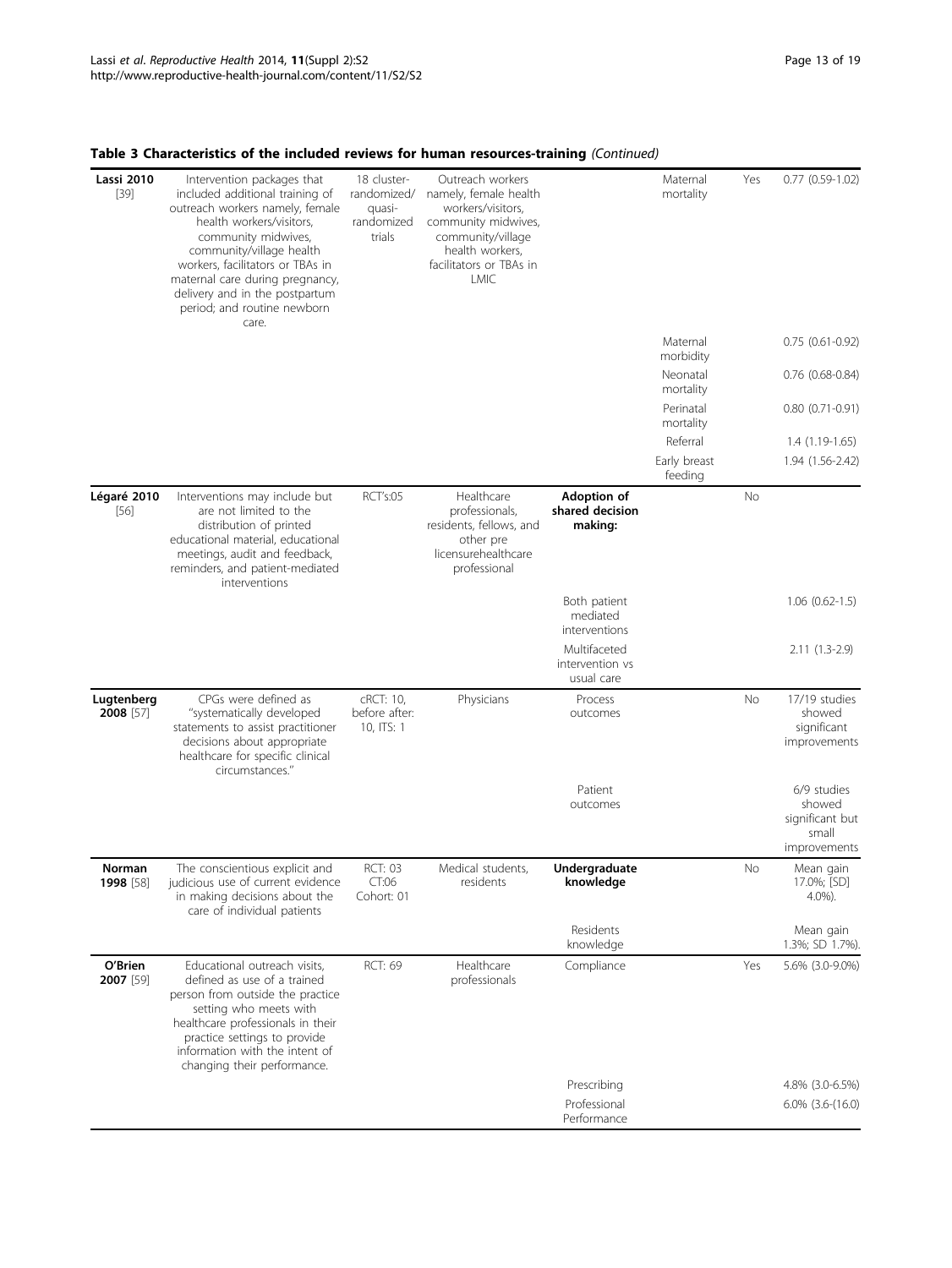| Opiyo 2010<br>[60]          | Following in-service training<br>courses aimed at changing<br>provider behavior in the care of<br>the seriously ill newborn or child:<br>Neonatal and pediatric life<br>support courses e.g. NLS, NRP,<br>PALS, PLS, and others. Life<br>support elements. Other in-<br>service newborn and child<br>health training courses aimed at<br>the recognition and<br>management of the seriously ill<br>child | <b>RCT: 02</b>            | Doctors (general<br>practitioners and<br>specialists), nurses,<br>pharmacists and<br>dieticians/nutritionists,<br>in outpatient or<br>hospital-based<br>settings in LMIC |                                                                  | Performance<br>of adequate<br>initial<br>resuscitation<br>steps                   | No        | 2.45 (1.75-3.42)                     |
|-----------------------------|----------------------------------------------------------------------------------------------------------------------------------------------------------------------------------------------------------------------------------------------------------------------------------------------------------------------------------------------------------------------------------------------------------|---------------------------|--------------------------------------------------------------------------------------------------------------------------------------------------------------------------|------------------------------------------------------------------|-----------------------------------------------------------------------------------|-----------|--------------------------------------|
|                             |                                                                                                                                                                                                                                                                                                                                                                                                          |                           |                                                                                                                                                                          |                                                                  | Frequency of<br>inappropriate<br>and<br>potentially<br>harmful<br>practices       |           | $0.40(0.13 - 0.66)$                  |
| Oxman<br>1995 [61]          | Participation of health care<br>providers in conferences,<br>lectures, workshops or<br>traineeships outside their<br>practice settings.                                                                                                                                                                                                                                                                  | Trials: 17                | General healthcare<br>providers                                                                                                                                          | Change in<br>health outcome<br>and<br>performance                |                                                                                   | <b>No</b> | Narrative                            |
| <b>Reeves</b><br>2008 [62]  | An IPE intervention occurs when<br>members of more than one<br>health and/or social care<br>profession learn interactively<br>together, for the explicit purpose<br>of improving inter-professional<br>collaboration and/or the health/<br>well being of patients/clients.                                                                                                                               | <b>RCT: 04</b><br>CBA: 02 | Health and social care<br>professionals                                                                                                                                  | Patient<br>satisfaction                                          |                                                                                   | No        | 4/6 reported<br>positive<br>outcomes |
|                             |                                                                                                                                                                                                                                                                                                                                                                                                          |                           |                                                                                                                                                                          | Collaborative<br>team behavior<br>Reduction in<br>clinical error |                                                                                   |           |                                      |
| Sibley 2012<br>$[73]$       | Trained birth attendants training                                                                                                                                                                                                                                                                                                                                                                        | RCT: 6                    | Trained birth<br>attendants                                                                                                                                              |                                                                  | <b>Trained birth</b><br>attendants<br>versus<br>untrained<br>birth<br>attendants: | No        | <b>Adjusted OR</b><br>(95% CI)       |
|                             |                                                                                                                                                                                                                                                                                                                                                                                                          |                           |                                                                                                                                                                          |                                                                  | Still births                                                                      |           | 0.69 (0.57 to<br>0.83)               |
|                             |                                                                                                                                                                                                                                                                                                                                                                                                          |                           |                                                                                                                                                                          |                                                                  | Perinatal<br>death                                                                |           | 0.70 (0.59 to<br>0.83)               |
|                             |                                                                                                                                                                                                                                                                                                                                                                                                          |                           |                                                                                                                                                                          |                                                                  | Maternal<br>mortality                                                             |           | 0.74 (0.45 to<br>1.22)               |
|                             |                                                                                                                                                                                                                                                                                                                                                                                                          |                           |                                                                                                                                                                          |                                                                  | Referral                                                                          |           | 1.50 (1.18 to<br>1.90)               |
|                             |                                                                                                                                                                                                                                                                                                                                                                                                          |                           |                                                                                                                                                                          |                                                                  | Neonatal<br>deaths                                                                |           | $0.71$ (0.61 to<br>0.82)             |
|                             |                                                                                                                                                                                                                                                                                                                                                                                                          |                           |                                                                                                                                                                          |                                                                  | Obstructed<br>labor                                                               |           | 1.26 (1.03 to<br>1.54)               |
|                             |                                                                                                                                                                                                                                                                                                                                                                                                          |                           |                                                                                                                                                                          |                                                                  | Hemorrhage                                                                        |           | 0.61 (0.47 to<br>0.79)               |
|                             |                                                                                                                                                                                                                                                                                                                                                                                                          |                           |                                                                                                                                                                          |                                                                  | Puerperal<br>Sepsis                                                               |           | 0.17 (0.13 to<br>0.23)               |
| <b>Smits 2002</b><br>$[63]$ | Educational intervention was<br>problem based learning                                                                                                                                                                                                                                                                                                                                                   | <b>RCT's: 06</b>          | Post graduate<br>continuing education<br>in HIC                                                                                                                          | Participant's<br>knowledge,<br>performance,<br>satisfaction      |                                                                                   | No        | Narrative                            |
|                             |                                                                                                                                                                                                                                                                                                                                                                                                          |                           |                                                                                                                                                                          | Patients health<br>Follow-up                                     |                                                                                   |           |                                      |

# Table 3 Characteristics of the included reviews for human resources-training (Continued)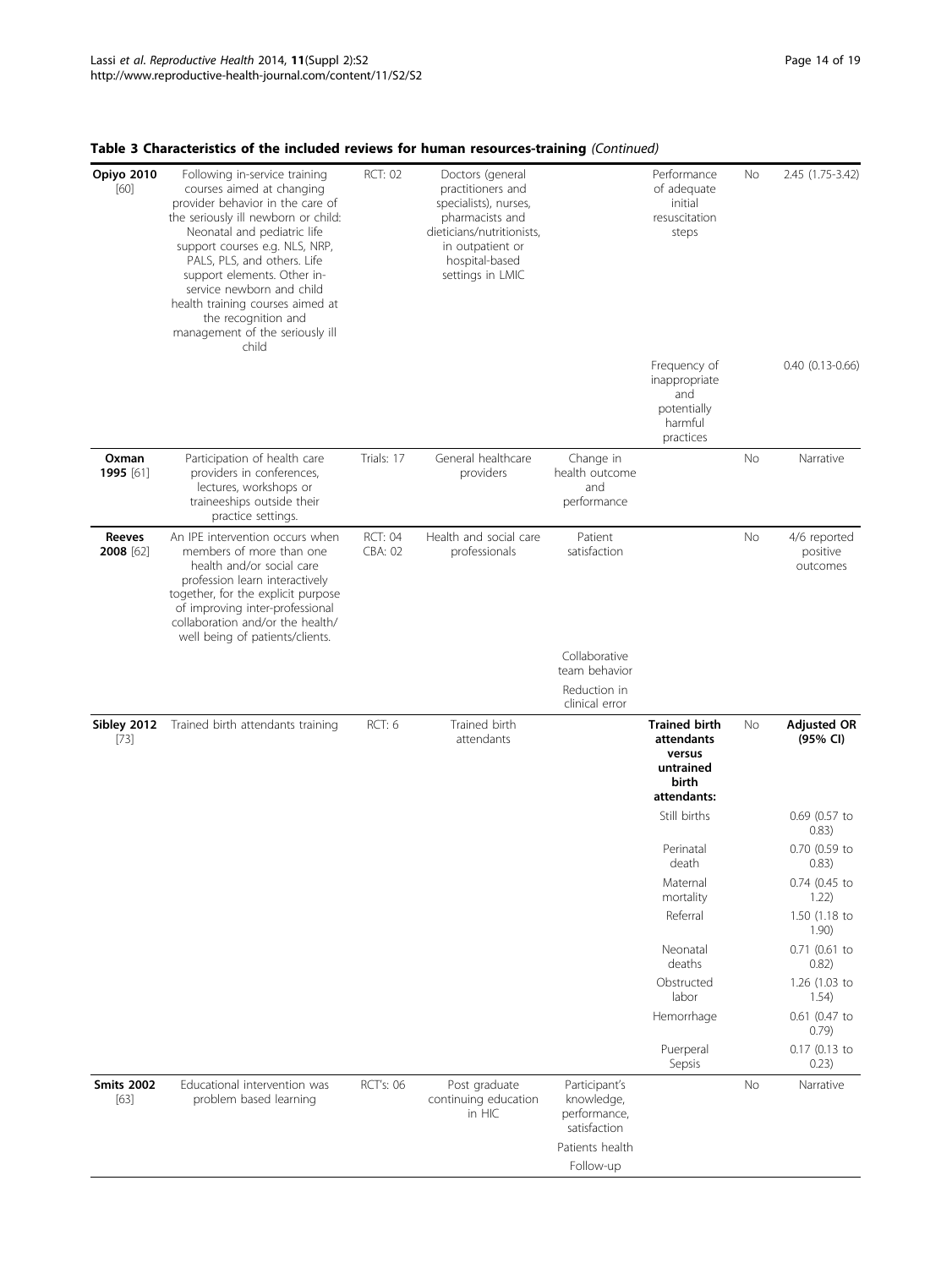| <b>Thomas</b><br>1999 [64] | Effect of clinical quideline on<br>behavior of nurses, midwives or<br>PAM's, on patient outcomes                | <b>RCT: 13</b><br>CBA: 2<br>ITS: 03 | Nursing, midwifery,<br>health visiting,<br>podiatry, speech and<br>language therapy,<br>physiotherapy and<br>occupational therapy,<br>pharmacy and<br>radiography | General<br>effectiveness                                               | No        | Narrative                                                         |
|----------------------------|-----------------------------------------------------------------------------------------------------------------|-------------------------------------|-------------------------------------------------------------------------------------------------------------------------------------------------------------------|------------------------------------------------------------------------|-----------|-------------------------------------------------------------------|
| Wensing<br>1998 [65]       | Information transfer through<br>group education, reading<br>material and patient education                      | <b>RCT: 39</b><br><b>CBA: 22</b>    | Physicians in HIC                                                                                                                                                 | <b>Effectiveness</b><br>against the<br>reported<br>outcome<br>measures | <b>No</b> | Narrative                                                         |
| Worral 1997<br>[66]        | Interventions to improve medical<br>practice like dissemination<br>strategies such as conferences or<br>mailing | 13 trials                           | Physicians in HIC                                                                                                                                                 | Conditions<br>studies                                                  | No.       | 5/13 studies<br>showed<br>statistically<br>significant<br>results |

Table 3 Characteristics of the included reviews for human resources-training (Continued)

95% CI: 1.19-1.65) and early breast feeding rates (RR: 1.94, 95% CI: 1.56-2.42) with significant reductions in maternal morbidity (RR: 0.75, 95% CI: 0.61-0.92), neonatal mortality (RR: 0.76 95% CI: 0.68-0.84) and perinatal mortality (RR: 0.80, 95% CI: 0.71-0.91) [[39\]](#page-17-0). TBA training also reduced peri-neonatal mortality however there was insufficient data to provide the evidence base needed to establish training effectiveness [[23](#page-17-0)]. In-service training courses specifically directed to improve the management of critically ill newborns showed significant improvements in performance of initial resuscitation (RR: 2.45, 95% CI: 1.75-3.42) and reduced the frequency of inappropriate and potentially harmful practices (RR: 0.40, 95% CI: 0.13-0.66) [[60\]](#page-18-0) while in-service trainings for skilled birth attendants (doctors, nurses and midwives) were found to be associated with significant impacts on maternal mortality (RR: 0.57, 95% CI: 0.36-0.91) and institutional delivery (RR: 2.92, 95% CI: 2.09-4.06) [[51](#page-18-0)]. The impacts on obstetric complication, ceasarean sections, ANC and referrals were non-significant.

For outcomes other than MNH, educational outreach visits and meetings were associated with improved compliance (5.6%, Range: 3-9%), prescription (4.8%, Range: 3- 6.5%), professional practice (6%, Range: 3.6-16%), and some of the patient healthcare outcomes [\[53,59\]](#page-18-0). The evidence for continuing medical education, problem based learning and clinical practice guideline implementation remained inconclusive [[63,64,66](#page-18-0)]. The impact of critical appraisal teaching on physicians' behavior was mixed with positive impacts on improving knowledge (MD: 0.10, 95% CI: 0.06-0.14), skills, and attitude [\[55\]](#page-18-0).

### Community mobilization

We found two [[39,](#page-17-0)[67\]](#page-18-0) reviews evaluating the impact of community mobilization strategies and formation of community support groups with median quality score of

8 on AMSTAR criteria. Both the reviews reported the impacts on MNH outcomes with one from HIC and the other from LMIC. Table [4](#page-15-0) summarizes the characteristics of the included reviews.

Community based intervention packages involving family members through community support and advocacy groups and community mobilization along with additional training of outreach workers was reported as one of the most successful strategies showing significant impacts on maternal morbidity (RR: 0.75, 95% CI: 0.61- 0.92), neonatal mortality (RR: 0.76 95% CI: 0.68-0.84), perinatal mortality (RR: 0.80, 95% CI: 0.71-0.91), referral (RR: 1.4, 95% CI: 1.19-1.65) and early breast feeding (RR: 1.94, 95% CI: 1.56-2.42) [\[39\]](#page-17-0). Another review reported increased uptake of mammogram ranging from 5% to 15% with the formation of community groups [[67](#page-18-0)].

#### **Discussion**

There is a greater body of existing evidence on the effectiveness of community based inputs for improving MNH outcomes in LMIC compared to district and facility level inputs (discussed in papers 3 and 4) [[68,69](#page-18-0)]. At community level, home visitation, community mobilization, women's support groups and training of the CHW and TBA have shown maximum impact on a range of MNH outcomes. Community based generation of funds for transportation has also shown significant impacts in resource limited settings of India and sub-Saharan Africa. Interventions delivered through midwives, CHW and MLHW have not only demonstrated comparable outcomes when compared to routine non-MLHW care delivery but also reported better results for some of the outcomes. Specialized outreach clinics, continuing medical education, problem based learning, clinical practice guideline implementation and critical appraisal showed inconclusive and mixed results.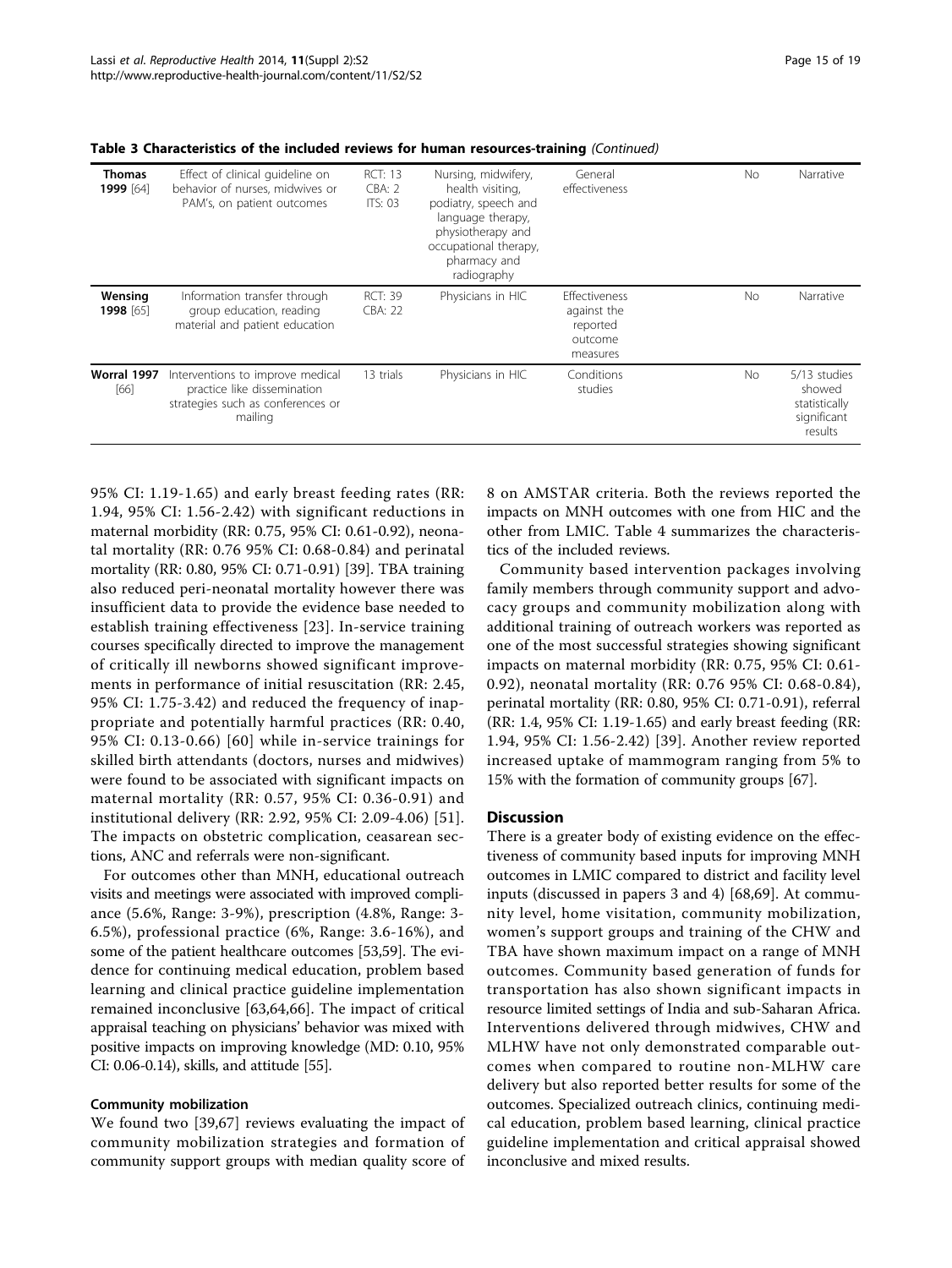| Reviews (n=02)   | Description of included<br>interventions                                                                                                                                                                                                                                                                                              | Type of<br>studies<br>included<br>(no)                       | <b>Targeted health care</b><br>providers                                                                                                                                                                                     | Outcome reported  |                                     | Pooled<br>data<br>(Y/N) | <b>Results</b>         |
|------------------|---------------------------------------------------------------------------------------------------------------------------------------------------------------------------------------------------------------------------------------------------------------------------------------------------------------------------------------|--------------------------------------------------------------|------------------------------------------------------------------------------------------------------------------------------------------------------------------------------------------------------------------------------|-------------------|-------------------------------------|-------------------------|------------------------|
|                  |                                                                                                                                                                                                                                                                                                                                       |                                                              |                                                                                                                                                                                                                              | Other<br>outcomes | <b>MNCH</b><br>specific<br>outcomes |                         |                        |
| Jepson 2000 [67] | Formation of a committee<br>of community<br>representatives, promotion<br>of the screening service,<br>and implementation of an<br>appointment system by the<br>committee                                                                                                                                                             | <b>RCT: 02</b>                                               | All people eligible to<br>participate in a screening<br>program as defined by the<br>entry criteria for that<br>program, included<br>population groups such as<br>pregnant women,<br>neonates, children and<br>adults in HIC |                   | Mammogram<br>uptake                 | <b>No</b>               | Range: 5%-15%          |
| Lassi 2010 [39]  | Intervention packages that<br>included additional training<br>of outreach workers namely,<br>female health workers/<br>visitors, community<br>midwives, community/<br>village health workers,<br>facilitators or TBAs in<br>maternal care during<br>pregnancy, delivery and in<br>the postpartum period; and<br>routine newborn care. | 18 cluster-<br>randomized/<br>quasi-<br>randomized<br>trials | outreach workers namely,<br>female health workers/<br>visitors, community<br>midwives, community/<br>village health workers,<br>facilitators or TBAs in LMIC                                                                 |                   | Maternal<br>mortality               | Yes                     | $0.77$ $(0.59-1.02)$   |
|                  |                                                                                                                                                                                                                                                                                                                                       |                                                              |                                                                                                                                                                                                                              |                   | Maternal<br>morbidity               |                         | $0.75$ $(0.61 - 0.92)$ |
|                  |                                                                                                                                                                                                                                                                                                                                       |                                                              |                                                                                                                                                                                                                              |                   | Neonatal<br>mortality               |                         | 0.76 (0.68-0.84)       |
|                  |                                                                                                                                                                                                                                                                                                                                       |                                                              |                                                                                                                                                                                                                              |                   | Perinatal<br>mortality              |                         | $0.80$ $(0.71 - 0.91)$ |
|                  |                                                                                                                                                                                                                                                                                                                                       |                                                              |                                                                                                                                                                                                                              |                   | Referral                            |                         | $1.4(1.19-1.65)$       |
|                  |                                                                                                                                                                                                                                                                                                                                       |                                                              |                                                                                                                                                                                                                              |                   | Early breast<br>feeding             |                         | 1.94 (1.56-2.42)       |

<span id="page-15-0"></span>Table 4 Characteristics of the included reviews for Community Mobilization and Support Groups

Although the process pathways for the effectiveness of community delivered interventions are uncertain, they seem to influence community awareness, behavior change and practices, such as accessing skilled birth, use of clean delivery kits, breastfeeding and care seeking for maternal and newborn illnesses. Our overview findings greatly add to the global evidence base of intervention and delivery strategies that may improve MNH outcomes. It implies that within the community level inputs, three interventions have unparalleled significance: first, CHW who provide primary health care, can mobilize community members and impart knowledge; second, training of and linkages to TBA can provide basic prenatal and obstetric care, as well as referrals where skilled birth attendants are absent; third, community support groups, especially women's groups, can empower communities and help in problem solving and planning to improve opportunities for women's health, as well as care for mothers and newborns.

Countries in Asia and sub-Saharan Africa are facing critical shortages of healthcare workers despite of bearing 25% of the world's diseases burden [[20\]](#page-17-0). Reasons behind the migration of professional healthcare force to richer countries is suggested to be lack of incentive, poor working conditions and fewer opportunities for promotions [[70](#page-18-0)]. There is also an existing pull from HIC to recruit health workers from LMIC. Given the shortage of care providers and functional health facilities, and the deeply entrenched practices, there is much interest in community-based interventions and strategies for care. Increasing the number of skilled health workers, training and educating them, providing them with incentives and improving the infrastructure is what needs to be done in all the LMIC to make progress towards achieving the Millennium Development Goals (MDG) 4 and 5.The findings from this overview testifies that increasing the availability and training of the skilled health workers including TBA and CHW for adequately recognizing and managing obstetric complications can significantly reduce maternal and neonatal morbidity and mortality especially in the resource limited settings of Asia and Africa where the highest maternal mortality burden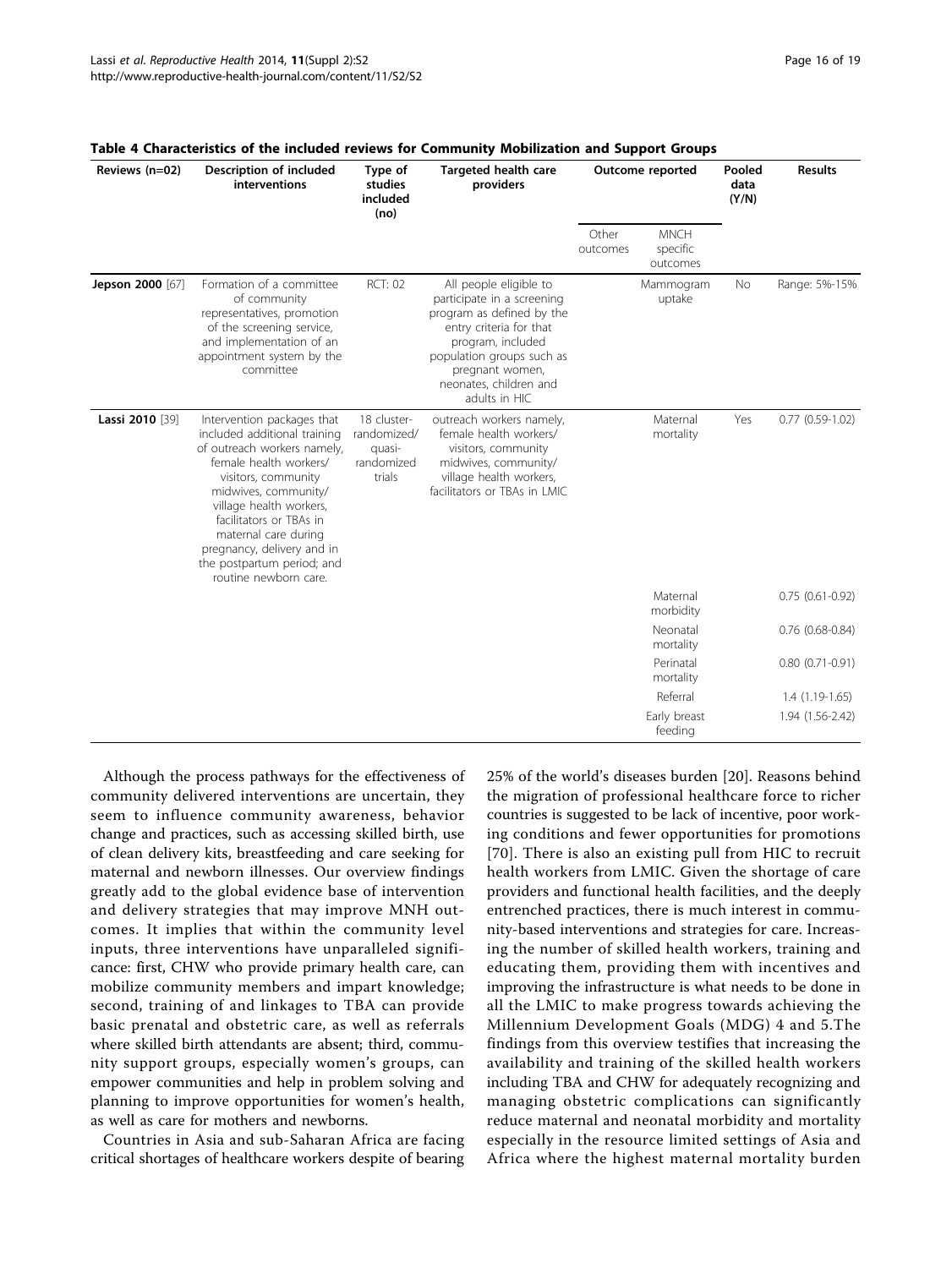exists with limited resources to mobilize. The challenge is to incentivize these programs and link them with formal health systems to increase retention. In many countries CHW are not linked to national health systems and are expected to work as volunteers which is a major drawback. Another existing challenge is the variation in prerequisites, recruitment, training, supervision and workload of various cadres of community workers including CHW, TBA and midwives. There is a need to streamline their functioning and delegate the activities to achieve efficient implementation and maximum impact.

With the established effectiveness of task shifting and training of CHW, future studies should focus on the factors affecting the sustainability and cost effectiveness of these interventions when scaled up [[46\]](#page-18-0). There is a dearth of information on costs and equity aspects of community based programs as only a few studies have reported the actual costs incurred for saving lives or averting deaths with the use of these strategies. Researchers should now facilitate cost-effectiveness studies and consequent meta-analysis by collecting and reporting cost effectiveness data in a standardized format [[39\]](#page-17-0). Further work is also needed on nurse- based care delivery models including length and frequency of contact, type of approach (e.g. individual or group, behavioral therapy or instructional techniques), level of training of practitioner, patient satisfaction and initial characteristics of patients to establish equivalence in care with the physician- based model and also for program replication [[50\]](#page-18-0). Formal monitoring and evaluation of programs especially referral interventions are also necessary to develop better understanding of how referral interventions work. There is lack of data to establish effectiveness of mass media campaigns and community education as single strategies.

Outreach services may confer the most benefit to access and health outcomes in rural and underprivileged settings hence there is a need for good comparative studies in resource deprived settings rather than in HIC [[33\]](#page-17-0). Among the outreach workers in the LMIC, the role of TBA is pivotal as they remain a major maternity care provider and their services expand from birth attendance to include newborn and post natal care like bathing and massage, domestic chores, and provision of care during postnatal period. Despite of that, TBA training remains controversial in relation to the global 'Safe Motherhood Initiative' as there is insufficient data to provide the evidence base needed to establish training effectiveness [[23](#page-17-0)]. Hence methodologically rigorous evaluations with an adequate sample size are needed to measure the magnitude of the impact of TBA training on maternal and neonatal mortality.

Community based interventions have promising potential to provide range of services throughout the continuum of care and also reach the hard to reach population groups. Current evidence emphasizes that effective community based strategies exist to deliver a range of preventive and promotive interventions to improve the quality of care delivered for MNH and many of these interventions have the potential to reduce maternal, perinatal and neonatal morbidity and mortality. There is now a need to implement them on a larger scale throughout the LMIC. These interventions exist within the current health systems in most of the LMIC and hence policies are needed to integrate and sustain various task shifting and training interventions with the maternal health programs within their health systems. All stakeholders including governments, communities and donors need to work together to form these policies and develop models of health care to suit the needs of their own population. Still more work needs to be done in areas of recruitment, deployment and retention of the community based health care workers in the rural and underprivileged areas and improve the working conditions for them.

### Peer review

Peer review reports are included in Additional file 1.

#### Additional material

[Additional file 1:](http://www.biomedcentral.com/content/supplementary/1742-4755-11-S2-S2-S1.pdf)

#### List of abbreviations used

ANC: Antenatal Care; AMSTAR: Assessment of Multiple Systematic Reviews; CHW: Community Health Workers; CI: Confidence Interval; ENC: Emergency Newborn Care; HIC: High Income Country; LBW: Low Birth Weight; LHV: Lady Health Visitor; LHW: Lay Health Workers; LMIC: Low and Middle Income Country; MD: Mean Difference; MLHW: Mid Level Healthcare Worker; MNH: Maternal Newborn Health; NLS: Newborn life Support; NRP: Neonatal Resuscitation Programs; PNC: Postnatal Care; RD: Risk Difference; RR: Relative Risk; SBA: Skilled Birth Attendant; TBA: Traditional Birth Attendant

#### Competing interests

We do not have any financial or non-financial competing interests for this review.

#### Authors' contributions

All authors contributed to the process and writing of the manuscript.

#### Acknowledgments

This work was supported by a grant from the Maternal health Task Force (MHTF) at the Harvard School of Public Health. We would like to acknowledge Rohail Kumar and Waleed Zahid who helped us in the search and abstraction of data.

#### Declarations

This article has been published as part of Reproductive Health Volume 11 Supplement 2, 2014: Quality of Care in Maternal and Child Health. The full contents of the supplement are available online at [http://www.reproductive](http://www.reproductive-health-journal.com/supplements/11/S2)[health-journal.com/supplements/11/S2](http://www.reproductive-health-journal.com/supplements/11/S2).

#### Authors' details <sup>1</sup>

<sup>1</sup> Division of Women & Child Health, Aga Khan University, Karachi, Pakistan. <sup>2</sup>Program for Global Pediatric Research, Hospital For Sick Children, Toronto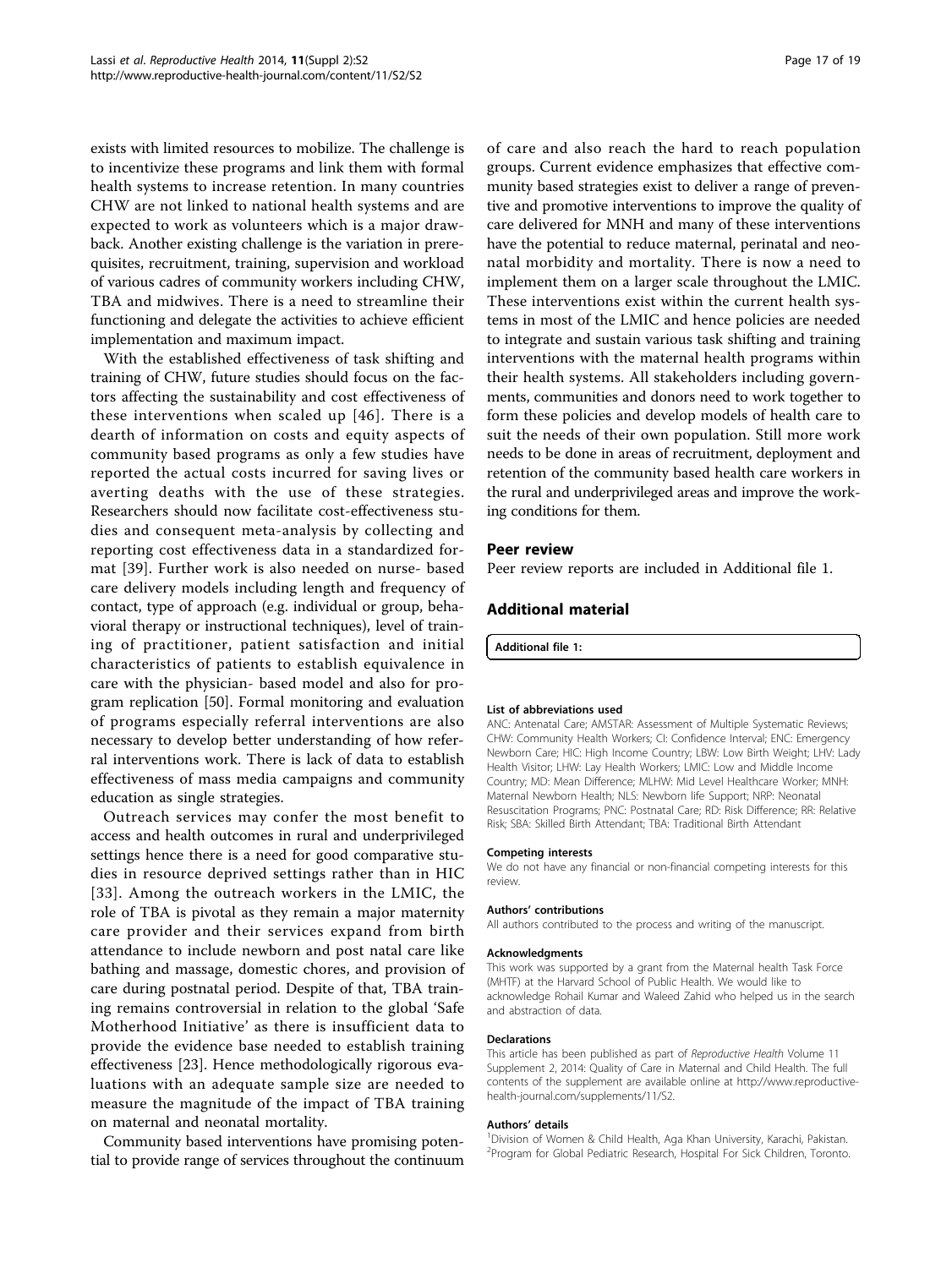#### <span id="page-17-0"></span>Published: 4 September 2014

#### References

- 1. Save the Children 2014: Ending newborn deaths: Ensuring every baby survives. 2014 [[http://www.savethechildren.org.uk/resources/online-library/](http://www.savethechildren.org.uk/resources/online-library/ending-newborn-deaths) [ending-newborn-deaths\]](http://www.savethechildren.org.uk/resources/online-library/ending-newborn-deaths), Access date: March 03, 2014.
- 2. UNICEF: Progress for children: achieving the MDGs with equity. New York: UNICEF; 2010 [[http://www.unicef.org/protection/](http://www.unicef.org/protection/Progress_for_Children-No.9_EN_081710.pdf)
- [Progress\\_for\\_Children-No.9\\_EN\\_081710.pdf\]](http://www.unicef.org/protection/Progress_for_Children-No.9_EN_081710.pdf), Access date: March 4, 2014. 3. Ensor T, Cooper S: [Overcoming barriers to health service access:](http://www.ncbi.nlm.nih.gov/pubmed/14982885?dopt=Abstract) [influencing the demand side.](http://www.ncbi.nlm.nih.gov/pubmed/14982885?dopt=Abstract) Health Policy Plan 2004, 19:69-79.
- 4. Ray AM, Salihu HM: [The impact of maternal mortality interventions using](http://www.ncbi.nlm.nih.gov/pubmed/14675972?dopt=Abstract) [traditional birth attendants and village midwives.](http://www.ncbi.nlm.nih.gov/pubmed/14675972?dopt=Abstract) J Obstet Gynaecol 2004, 24(1):5-11.
- 5. Bhutta ZA, Das JK: [Global burden of childhood diarrhea and pneumonia:](http://www.ncbi.nlm.nih.gov/pubmed/23509166?dopt=Abstract) [what can and should be done?](http://www.ncbi.nlm.nih.gov/pubmed/23509166?dopt=Abstract) Pediatrics 2013, 131(4):634-636.
- 6. Bhutta ZA, Das JK, Rizvi A, Gaffey MF, Walker N, Horton S, Webb P, Lartey A, Black RE: [Evidence-based interventions for improvement of maternal and](http://www.ncbi.nlm.nih.gov/pubmed/23746776?dopt=Abstract) [child nutrition: what can be done and at what cost?](http://www.ncbi.nlm.nih.gov/pubmed/23746776?dopt=Abstract) Lancet 2013, 382(9890):452-477.
- 7. Bhutta ZA, Das JK, Walker N, Rizvi A, Campbell H, Rudan I, Black RE: [Interventions to address deaths from childhood pneumonia and](http://www.ncbi.nlm.nih.gov/pubmed/23582723?dopt=Abstract) [diarrhoea equitably: what works and at what cost?](http://www.ncbi.nlm.nih.gov/pubmed/23582723?dopt=Abstract) Lancet 2013, 381(9875):1417-1429.
- 8. Das JK, Lassi ZS, Salam RA, Bhutta ZA: [Effect of community based](http://www.ncbi.nlm.nih.gov/pubmed/24564451?dopt=Abstract) [interventions on childhood diarrhea and pneumonia: uptake of](http://www.ncbi.nlm.nih.gov/pubmed/24564451?dopt=Abstract) [treatment modalities and impact on mortality.](http://www.ncbi.nlm.nih.gov/pubmed/24564451?dopt=Abstract) BMC Public Health 2013, 13(Suppl 3):S29.
- Lehmann U, Dieleman M, Martineau T: [Staffing remote rural areas in](http://www.ncbi.nlm.nih.gov/pubmed/18215313?dopt=Abstract) [middle- and low-income countries: A literature review of attraction and](http://www.ncbi.nlm.nih.gov/pubmed/18215313?dopt=Abstract) [retention.](http://www.ncbi.nlm.nih.gov/pubmed/18215313?dopt=Abstract) BMC Health Serv Res. 2008, 8(1):19.
- 10. Bhutta ZA, Das JK, Walker N, Rizvi A, Campbell H, Rudan I, Black RE: [Interventions to address deaths from childhood pneumonia and diarrhoea](http://www.ncbi.nlm.nih.gov/pubmed/23582723?dopt=Abstract) [equitably: what works and at what cost?](http://www.ncbi.nlm.nih.gov/pubmed/23582723?dopt=Abstract) Lancet 2013, 381(9875):1417-1429.
- 11. Chopra M, Munro S, Lavis JN, Vist G, Bennett S: [Effects of policy options](http://www.ncbi.nlm.nih.gov/pubmed/18295024?dopt=Abstract) [for human resources for health: an analysis of systematic reviews.](http://www.ncbi.nlm.nih.gov/pubmed/18295024?dopt=Abstract) Lancet 2008, 371:668-74.
- 12. WHO: Report of the WHO Task Force on Health Systems Research. 2005, Available at: http://www.who.int/rpc/ summit/en/Task Force on Health Systems Research.pdf.
- 13. WHO: The World Health Report 2006: working together for health. . Geneva: World Health Organization 2006.
- 14. WHO: Task shifting: rational redistribution of tasks among health workforce teams. Geneva: World Health Organization 2007.
- 15. WHO/SEARO: Improving maternal, newborn and child health in the south-east Asia region - Bangladesh. [\[http://www.searo.who.int/LinkFiles/](http://www.searo.who.int/LinkFiles/Improving_maternal_newborn_and_child_health_bangladesh.pdf) [Improving\\_maternal\\_newborn\\_and\\_child\\_health\\_bangladesh.pdf\]](http://www.searo.who.int/LinkFiles/Improving_maternal_newborn_and_child_health_bangladesh.pdf).
- 16. GHWA, WHO: Global Experience of Community Health Workers for Delivery of Health Related Millennium Development Goals: a Systematic Review, Country Case studies, and Recommendations for Scaling Up. 2010, Accessed from http://www.who.int/workforcealliance/knowledge/ publications/alliance/CHWreport\_exsummary.pdf. Access date: March 6, 2014.
- 17. Lewin S, Munabi-Babigumira S, Glenton C, Daniels K, Bosch-Capblanch X, van Wyck BE, Odgaard-Jensen J, Johansen M, Aja GN, Zwarenstein M, Scheel IB: Lay health workers in primary and community health care for maternal and child health and the management of infectious diseases. Cochrane Database Syst Rev 2010, 3: CD004015, DOI: 10.1002/14651858. CD004015.pub3.
- 18. Bhutta ZA, Lassi ZS, Huicho L, Pariyo G: Global experience of community health workers for delivery of health related Millennium Development Goals: a systematic review, country case studies, and recommendations for integration into national health systems. Global Health Workforce Alliance; World Health Organization 2010.
- 19. Lehman U: Mid-level health workers-the state of the evidence on programmes, activities, costs and impact on health outcomes: a literature review. World Health Organization, Geneva 2008.
- 20. World Health Organization: A universal truth: no health without a workforce. 2013 [[http://www.who.int/workforcealliance/knowledge/](http://www.who.int/workforcealliance/knowledge/resources/GHWA_AUniversalTruthReport.pdf.) [resources/GHWA\\_AUniversalTruthReport.pdf.](http://www.who.int/workforcealliance/knowledge/resources/GHWA_AUniversalTruthReport.pdf.)], Access date: March 5, 2014.
- 21. Kirigia JM, Gbary AR, Muthuri LK, Nyoni J, Seddoh A: [The cost of health](http://www.ncbi.nlm.nih.gov/pubmed/16846492?dopt=Abstract) professionals' [brain drain in Kenya.](http://www.ncbi.nlm.nih.gov/pubmed/16846492?dopt=Abstract) BMC Health Serv Res 2006, 6(1):89.
- 22. Ferrinho P, Van Lerberghe W, da Cruz Gomes A: [Public and private](http://www.ncbi.nlm.nih.gov/pubmed/10212509?dopt=Abstract) [practice: a balancing act for health staff.](http://www.ncbi.nlm.nih.gov/pubmed/10212509?dopt=Abstract) Bulletin of the World Health Organization 1999, 77(3):209.
- 23. Sibley LM, Sipe TA, Brown CM, Diallo MM, McNatt K, Harbarta N: [Traditional](http://www.ncbi.nlm.nih.gov/pubmed/17636799?dopt=Abstract) [birth attendant training for improving health behaviours and pregnancy](http://www.ncbi.nlm.nih.gov/pubmed/17636799?dopt=Abstract) [outcomes.](http://www.ncbi.nlm.nih.gov/pubmed/17636799?dopt=Abstract) Cochrane Database Syst Rev 2007, 3(3):CD005460.
- Lassi ZS, Majeed A, Rashid S, Yakoob MY, Bhutta ZA: The interconnections between maternal and newborn health–evidence and implications for policy. J Matern Fetal Neonatal Med 26(Suppl 1):3-53.
- 25. Rosato M, Laverack G, Grabman LH, Tripathy P, Nair N, Mwansambo C, Azad K, Morrison J, Bhutta Z, Perry H, Rifkin S, Costello A: [Alma-Ata: rebirth](http://www.ncbi.nlm.nih.gov/pubmed/18790319?dopt=Abstract) [and revision 5. Community participation: lessons for maternal, newborn,](http://www.ncbi.nlm.nih.gov/pubmed/18790319?dopt=Abstract) [and child health.](http://www.ncbi.nlm.nih.gov/pubmed/18790319?dopt=Abstract) Lancet 2008, 372:962-971.
- 26. Barros AJD, Ronsmans C, Axelson H, Loaiza E, Bertoldi AD, Fransa GVA, Bryce J, Boerma J, Victora CG: [Equity in maternal, newborn, and child](http://www.ncbi.nlm.nih.gov/pubmed/22464386?dopt=Abstract) [health interventions in Countdown to 2015: a retrospective review of](http://www.ncbi.nlm.nih.gov/pubmed/22464386?dopt=Abstract) [survey data from 54 countries.](http://www.ncbi.nlm.nih.gov/pubmed/22464386?dopt=Abstract) Lancet 2012, 379(9822):1225-1233.
- 27. Austin A, Langer A, Salam RA, Lassi ZS, Das JK, Bhutta ZA, : Approaches to Improve Quality of Maternal and Newborn Health Care an overview of the evidence. An Overview of the Evidence 2014, 11(Suppl 1).
- 28. Shea BJ, Grimshaw JM, Wells GA, Boers M, Andersson N, Hamel C, Porter AC, Tugwell P, Moher D, Bouter LM: [Development of AMSTAR: a](http://www.ncbi.nlm.nih.gov/pubmed/17302989?dopt=Abstract) [measurement tool to assess the methodological quality of systematic](http://www.ncbi.nlm.nih.gov/pubmed/17302989?dopt=Abstract) [reviews.](http://www.ncbi.nlm.nih.gov/pubmed/17302989?dopt=Abstract) BMC Med Res Methodol 2007, 7:10.
- Blondel B, Breart G: [Home visits during pregnancy: consequences on](http://www.ncbi.nlm.nih.gov/pubmed/8560291?dopt=Abstract) [pregnancy outcome, use of health services, and women](http://www.ncbi.nlm.nih.gov/pubmed/8560291?dopt=Abstract)'s situations. Semin Perinatol 1995, 19:263-271.
- 30. Ciliska D, Mastrilli P, Ploeg J, Hayward S, Brunton G, Underwood J: The effectiveness of home visiting as a delivery strategy for public health nursing interventions to clients in the prenatal and postnatal period: A systematic review. Prim Health Care Res Dev 2001, 2(1):41-54.
- 31. Elkan R, Kendrick D, Hewitt M, Robinson JJ, Tolley K, Blair M, Dewey M, Williams D, Brummell K: The effectiveness of domiciliary health visiting: a systematic review of international studies and a selective review of the British literature. Health Technol Assess 2000, 4(13:i-v):41-54.
- 32. Gogia S, Sachdev HS: [Home visits by community health workers to](http://www.ncbi.nlm.nih.gov/pubmed/20865070?dopt=Abstract) [prevent neonatal deaths in developing countries: a systematic review.](http://www.ncbi.nlm.nih.gov/pubmed/20865070?dopt=Abstract) Bull World Health Organ 2010, 88(9):658-666.
- 33. Gruen RL, Weeramanthri TS, Knight SE, Bailie RS: Specialist outreach clinics in primary care and rural hospital settings. Cochrane Database Syst Rev 2003, 4(4):CD003798.
- 34. Hodnett ED, Fredericks S, Weston J: [Support during pregnancy for women](http://www.ncbi.nlm.nih.gov/pubmed/20556746?dopt=Abstract) [at increased risk of low birthweight babies.](http://www.ncbi.nlm.nih.gov/pubmed/20556746?dopt=Abstract) Cochrane Database Syst Rev 2010, 6(6):CD000198.
- 35. Hussein J, Kanguru L, Astin M, Munjanja S: [The Effectiveness of Emergency](http://www.ncbi.nlm.nih.gov/pubmed/22807658?dopt=Abstract) [Obstetric Referral Interventions in Developing Country Settings: A](http://www.ncbi.nlm.nih.gov/pubmed/22807658?dopt=Abstract) [Systematic Review.](http://www.ncbi.nlm.nih.gov/pubmed/22807658?dopt=Abstract) PLoS Med 2012, 9(7):e1001264.
- 36. Hussein J, Kanguru L, Astin M, Munjanja S: What kinds of policy and programme interventions contribute to reductions in maternal mortality? Technical report London: EPPI-Centre, Social Science Research Unit: Institute of Education, University of London; 2011.; 2011.
- 37. Issel LM, Forrestal SG, Slaughter J, Wiencrot A, Handler A: [A Review of](http://www.ncbi.nlm.nih.gov/pubmed/21314710?dopt=Abstract) Prenatal Homeâ€ [Visiting Effectiveness for Improving Birth Outcomes.](http://www.ncbi.nlm.nih.gov/pubmed/21314710?dopt=Abstract) J Obstet Gynecol Neonatal Nurs 2011, 40(2):157-165.
- 38. Kendrick D, Hewitt M, Dewey M, Elkan R, Blair M, Robinson J, Williams D, Brummell K: The effect of home visiting programmes on uptake of childhood immunization: a systematic review and meta-analysis. J Public Health 2000, 22(1):90-98.
- 39. Lassi ZS, Haider BA, Bhutta ZA: [Community-based intervention packages for](http://www.ncbi.nlm.nih.gov/pubmed/21069697?dopt=Abstract) [reducing maternal and neonatal morbidity and mortality and improving](http://www.ncbi.nlm.nih.gov/pubmed/21069697?dopt=Abstract) [neonatal outcomes.](http://www.ncbi.nlm.nih.gov/pubmed/21069697?dopt=Abstract) Cochrane Database Syst Rev 2010, 11(11):CD007754.
- 40. McNaughton DB: [Nurse home visits to maternal-child clients: A review of](http://www.ncbi.nlm.nih.gov/pubmed/15144365?dopt=Abstract) [intervention research.](http://www.ncbi.nlm.nih.gov/pubmed/15144365?dopt=Abstract) Public Health Nurs 2004, 21(3):207-219.
- 41. Pyone T, Sorensen BL, Tellier S: [Childbirth attendance strategies and their](http://www.ncbi.nlm.nih.gov/pubmed/22583081?dopt=Abstract) [impact on maternal mortality and morbidity in low-income settings: a](http://www.ncbi.nlm.nih.gov/pubmed/22583081?dopt=Abstract) [systematic review.](http://www.ncbi.nlm.nih.gov/pubmed/22583081?dopt=Abstract) Acta Obstet Gynecol Scand 2012, 91(9):1029-1037.
- 42. Vieira C, Portela A, Miller T, Coast E, Leone T, Marston C: [Increasing the use](http://www.ncbi.nlm.nih.gov/pubmed/23110138?dopt=Abstract) [of skilled health personnel where traditional birth attendants were](http://www.ncbi.nlm.nih.gov/pubmed/23110138?dopt=Abstract)